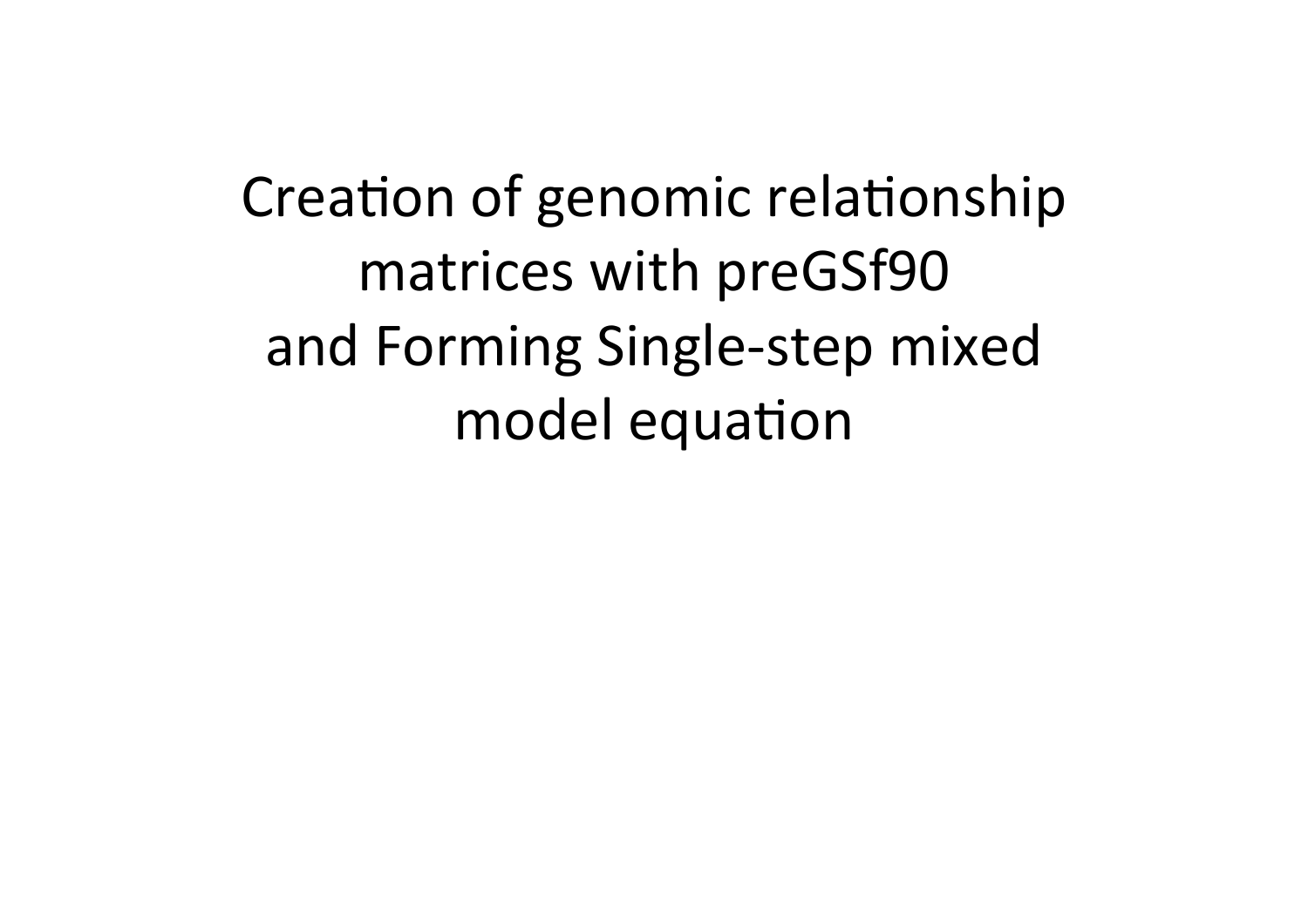#### Genomic Relationship Matrix - G

- $G = ZZ'/k$ 
	- $Z =$  matrix for SNP marker
	- $-$  Dimension Z=  $n*$ p
	- n animals,

#### $-$  **p** markers  $D_{\text{data file with SNP marker}}$

#### **Genotype Codes**

- 0 Homozygous
- $1$  Heterozygous
- 2 Homozygous
- 5 No Call (Missing)

80 2110101100201201101101011011111121111 8014 21110101511101120221110111511112101112210100 516 2110010120225202112021012110211120221211 21110111112201120550200020101022212211111100 181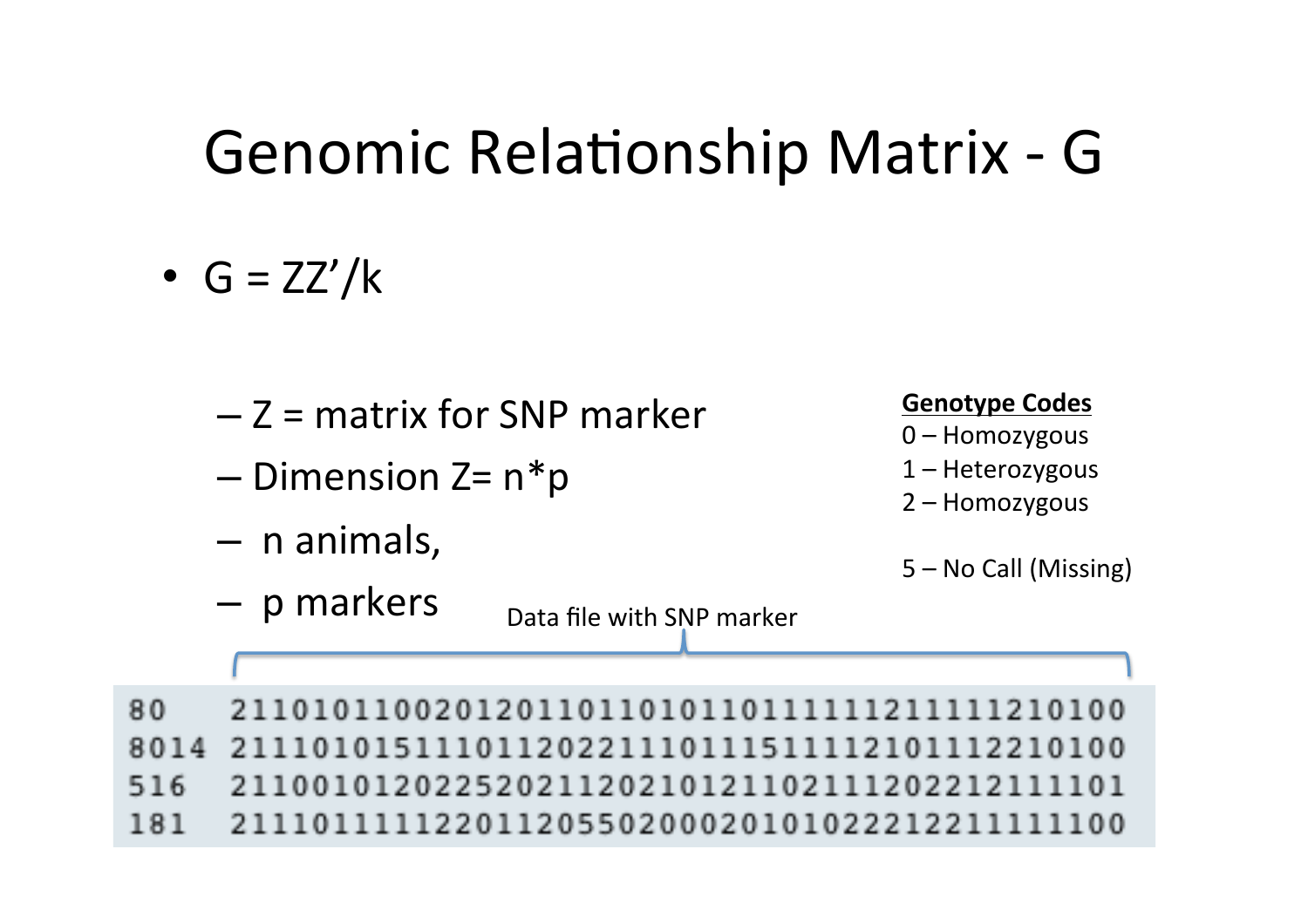#### HOWTO: Creation of Genomic Matrix

- Read SNP marker information => M  $\vert$  2 1 2 ⎡
	- 0 1 0 .. .. .. .. .. .. .  $\overline{\mathsf{L}}$ ⎢ ⎢  $\overline{\phantom{a}}$  $\overline{\phantom{a}}$  $\overline{\phantom{a}}$ ⎥ ⎥  $\overline{\phantom{a}}$

 $\overline{\phantom{a}}$ 

- Get 'means' to center
	- Calculate allele frequency from observed genotypes (p<sub>i</sub>)
	- p<sub>i</sub>= sum(SNPcode<sub>i</sub>)/2n
- Matrix for center W(3,p)  $0 2p_1$   $0 2p_2$  ... ⎢

$$
\begin{bmatrix} 0 \\ 1 \\ 2 \end{bmatrix} \begin{bmatrix} 1-2p_1 & 1-2p_2 & \cdots \\ 2-2p_1 & 2-2p_2 & \cdots \end{bmatrix}
$$

• Center matrix  $Z = W(M)$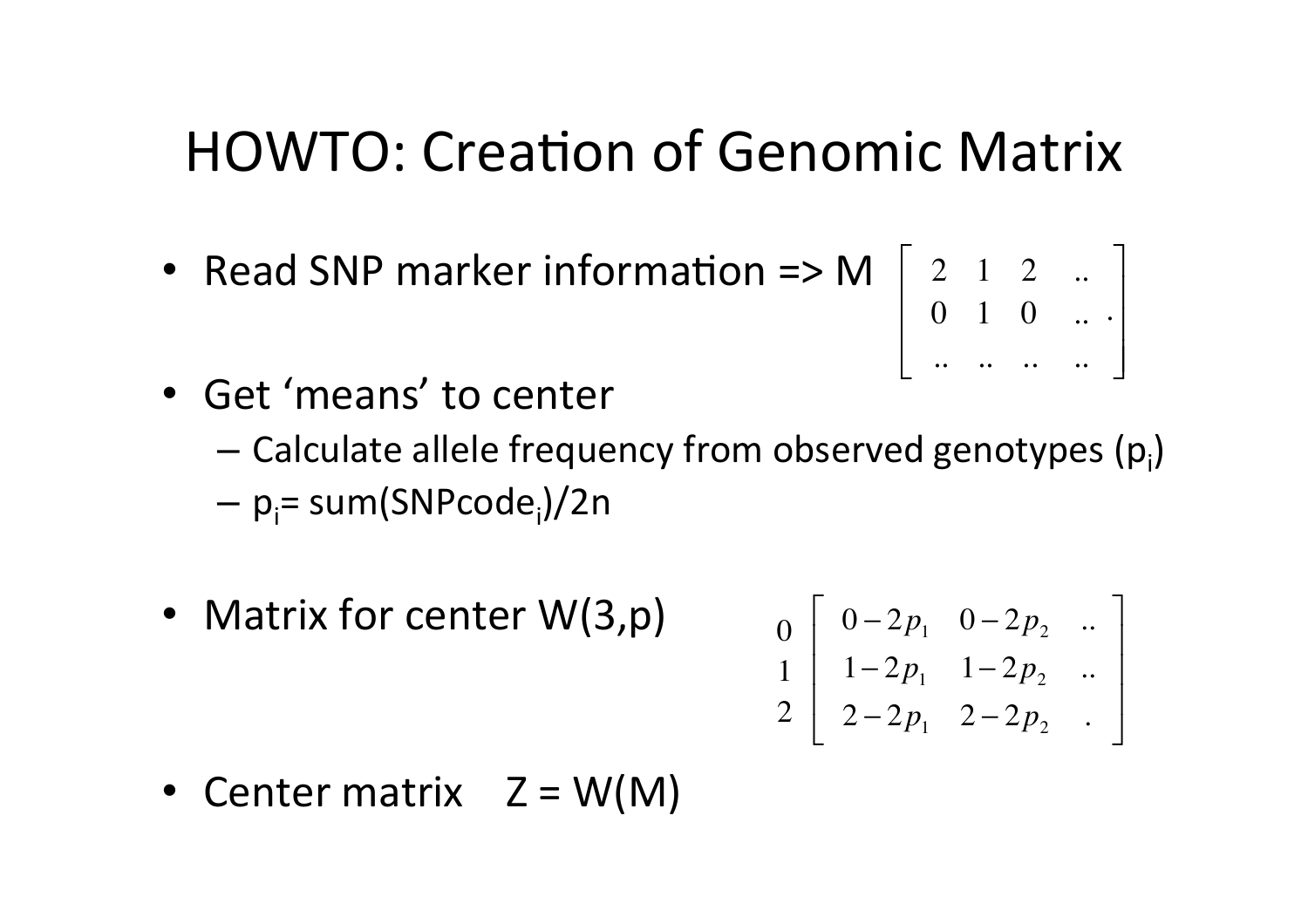#### **Creation of Genomic**

- Issues
	- $-$  Large number of genotyped individuals
	- Large number of SNP markers
	- Matrix multiplication  $\sim$  cost n^2  $*$  p
- $\Box$  Large amount of data put in (cache) memory for doing 'matmul' for each pair of animals and indirect memory access (center)
	- $\Box$  Memory hierarchy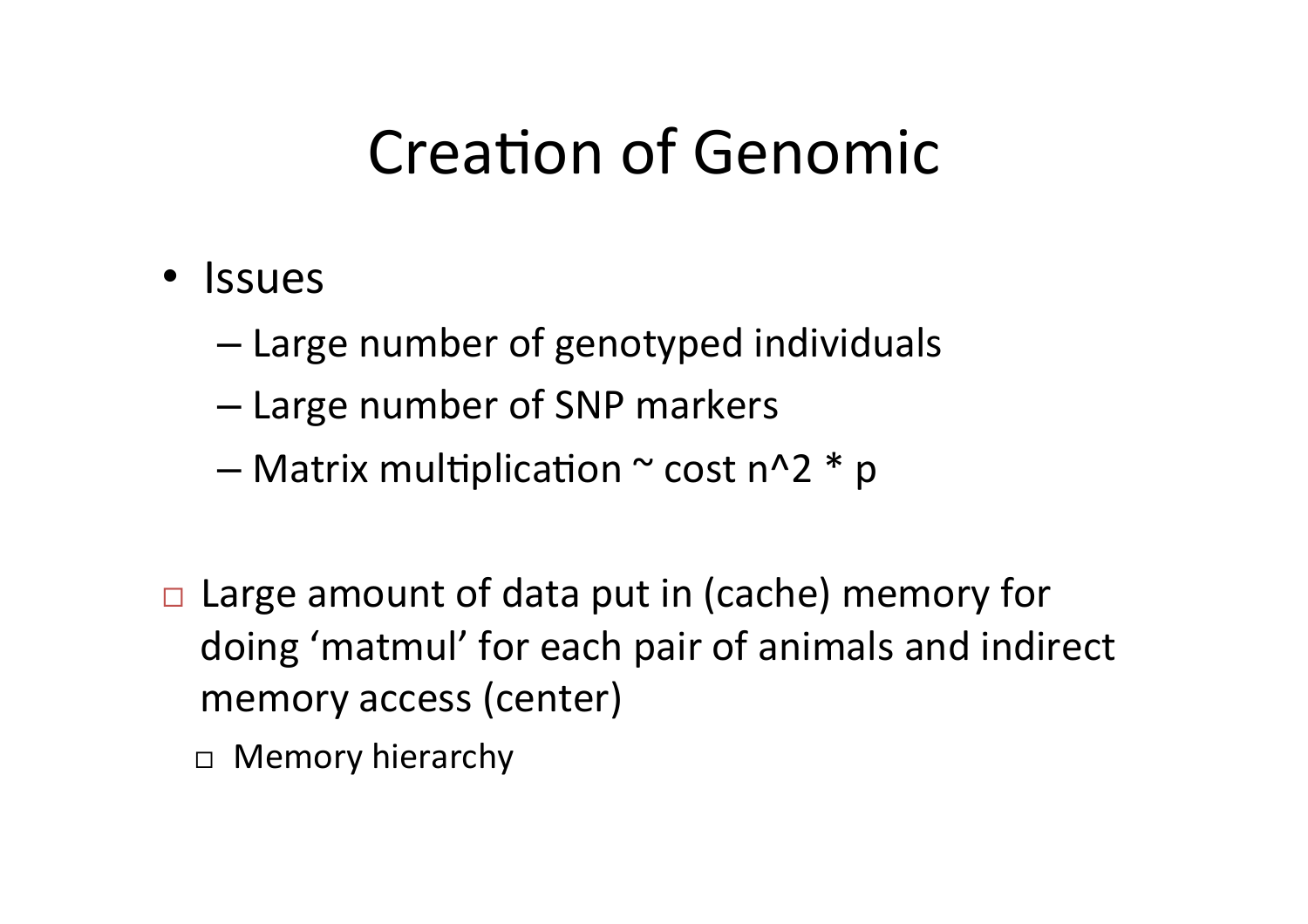### Matrix multiplication

- Matrix multiplication
	- Several methods
		- Intrisic matmul (good for small examples !!!)
		- "do-loops"
		- Packages (BLAS, LAPACK)
			- Non-optimzed
			- $-$  Optimized (ATLAS, MKL, etc.)
	- Several Compilers
		- Perform automatic optimization
			- Vectorize loops
			- Detect permuted loops
		- Can use OpenMP directives for parallelization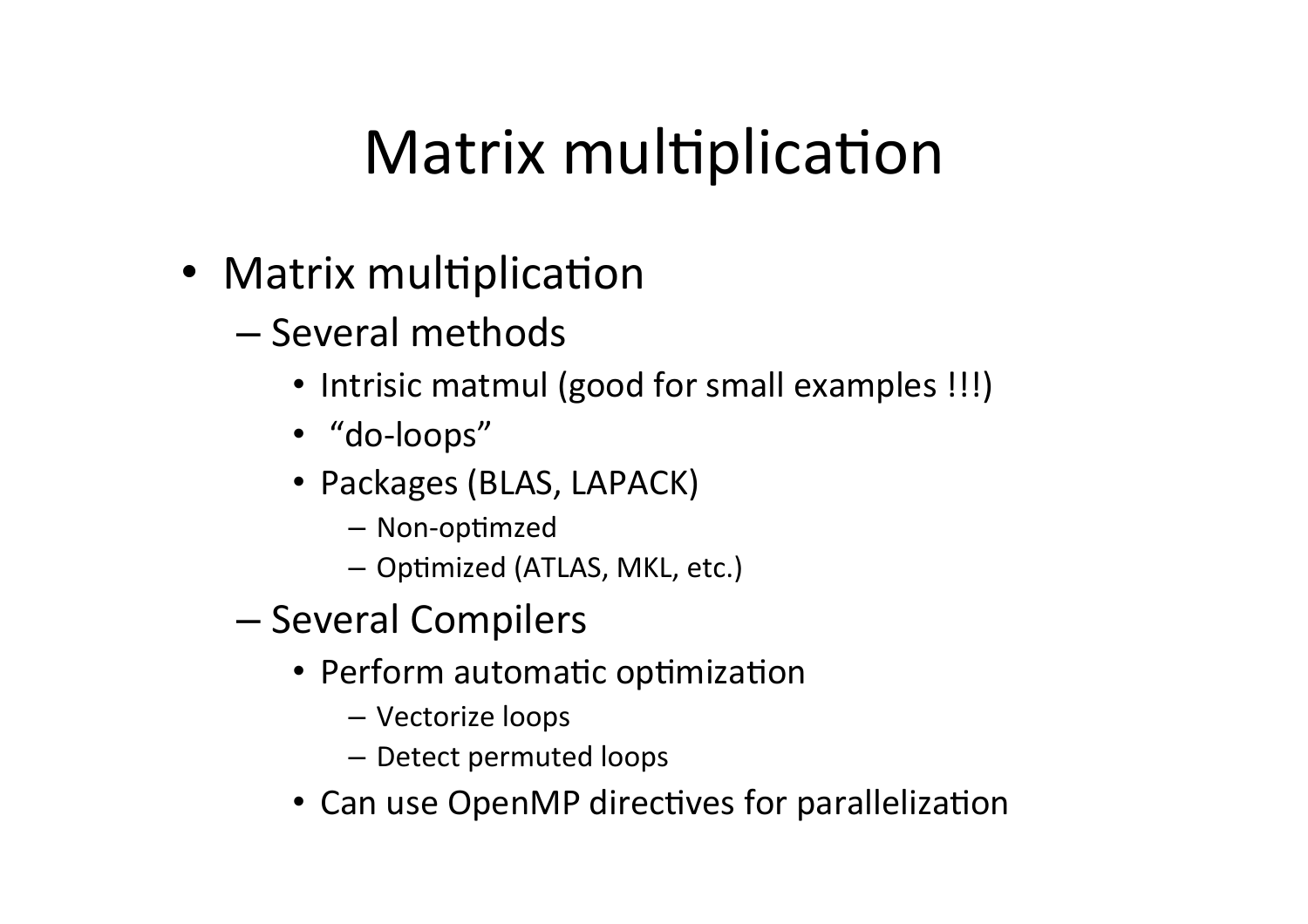#### PreGSf90

- Interface program to the genomic module to process the genomic information for the BLUPF90 family of programs
- Efficient methods
	- $-$  creation of the genomic relationship matrix, relationship based on pedigree
	- $-$  Inverse of relationship matrices
- Performs Quality Control of SNP information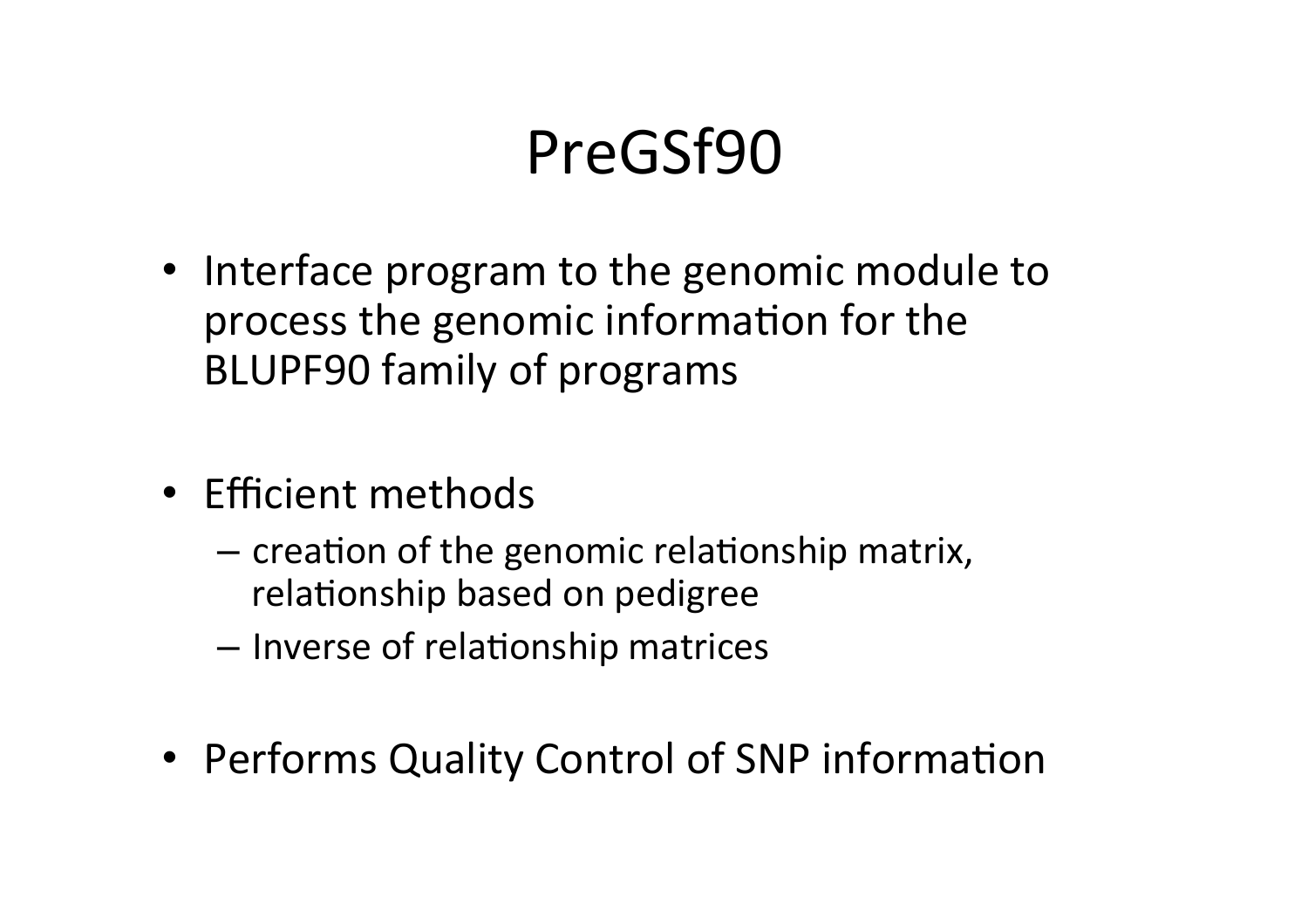#### Input files

- Same parameter file as for all BLUPf90 programs
	- But with "OPTION SNP file xxxx"
	- $-$  indicate to run genomic subroutines
- Pedigree file
- Marker information (SNP file)
- Cross Reference file for renumber ID  $-$  Links genotypes files with codes in pedigree, etc.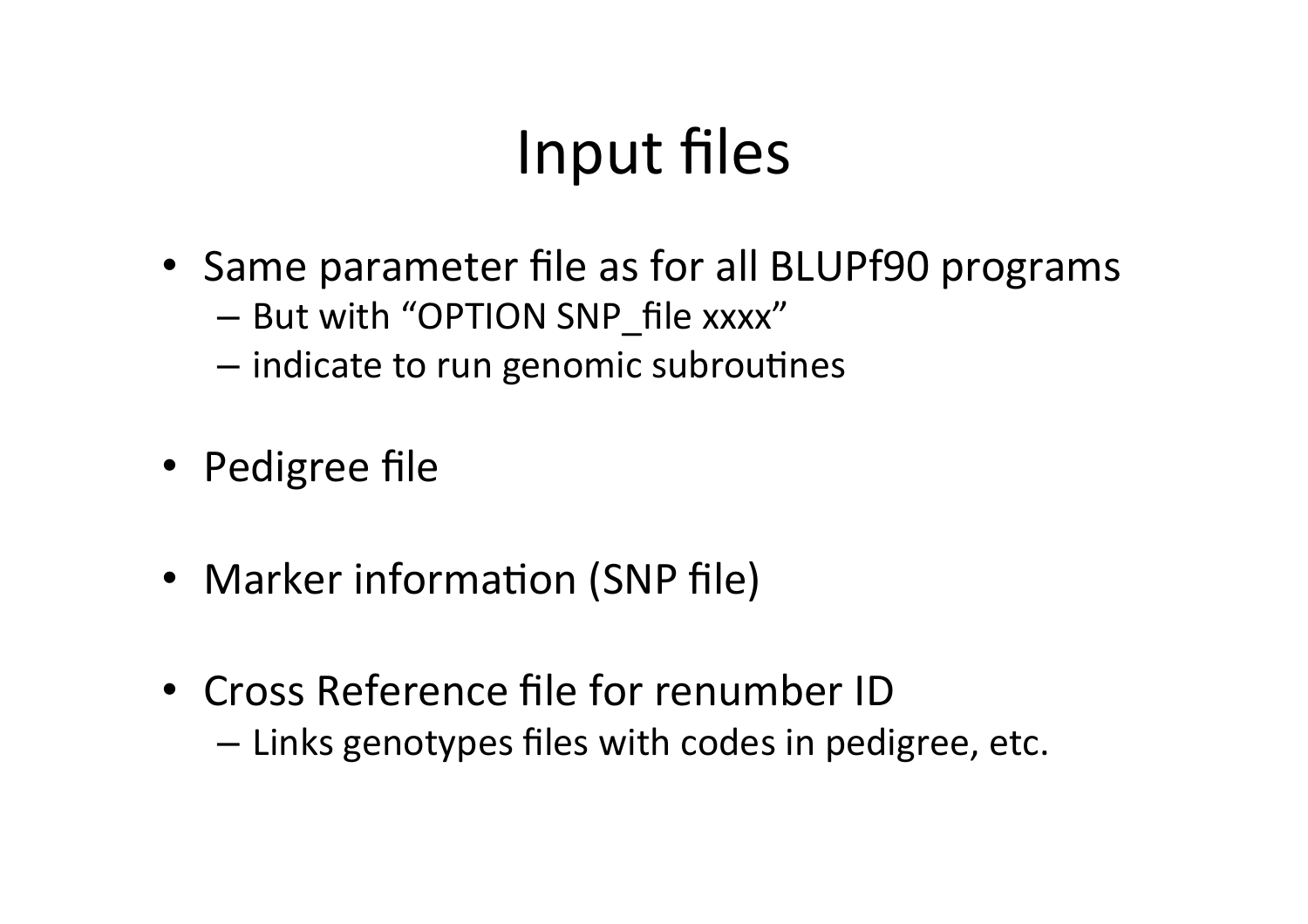# SNP map file (optional)

- For some genomic analyses or checks
- Format:
	- snp number
		- Index number of SNP in the sorted map
	- chromosome number
	- $-$  position
- First row corresponds to first column SNP in genotype file !!!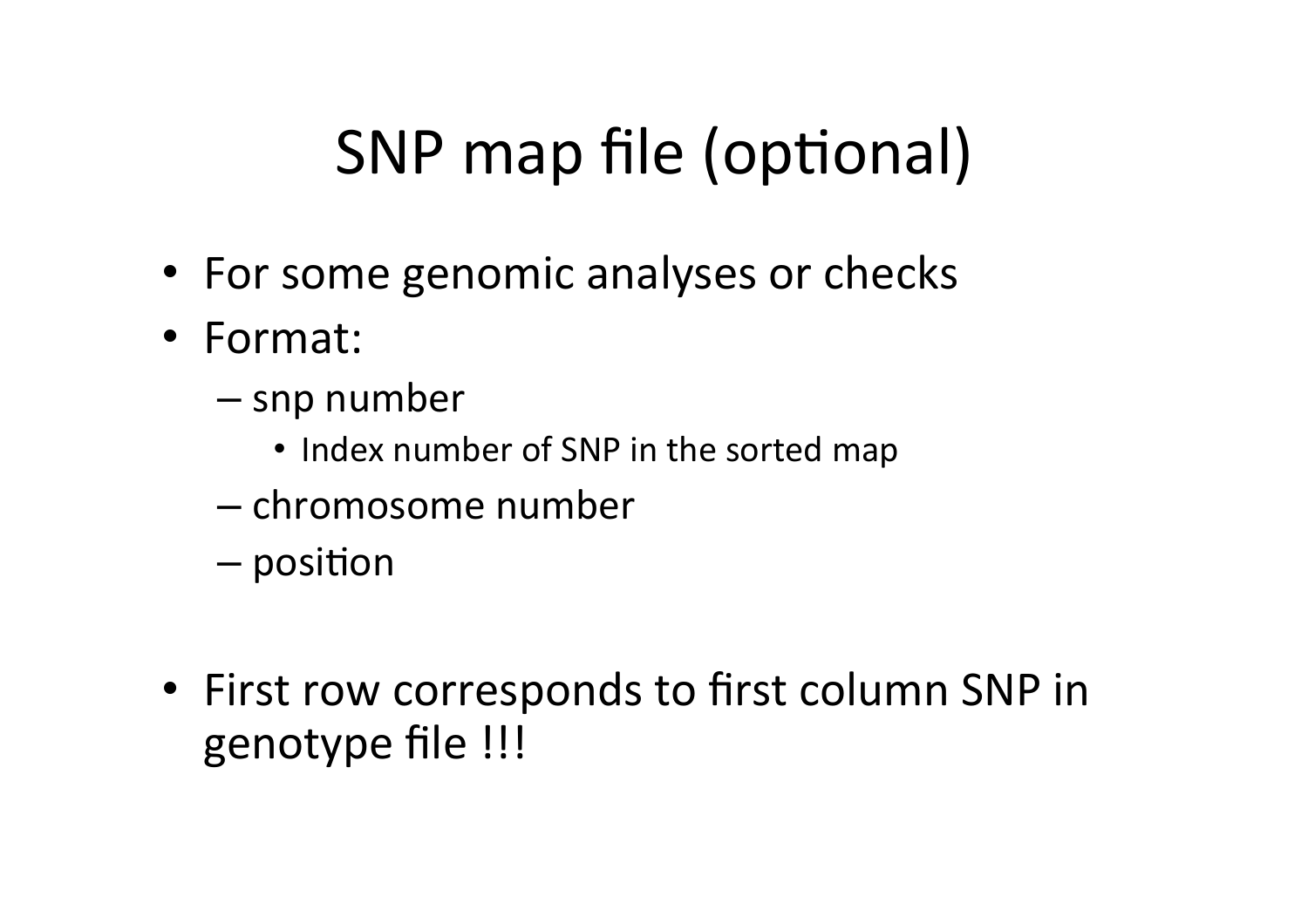#### OPTIONS – BLUPF90 parameter file

- PreGSF90
	- controled by adding OPTIONS commands to the parameter file
	- OPTION SNP\_file *marker.geno.clean*
	- Read 2 files:
		- marker.geno.clean
		- marker.geno.clean.XrefID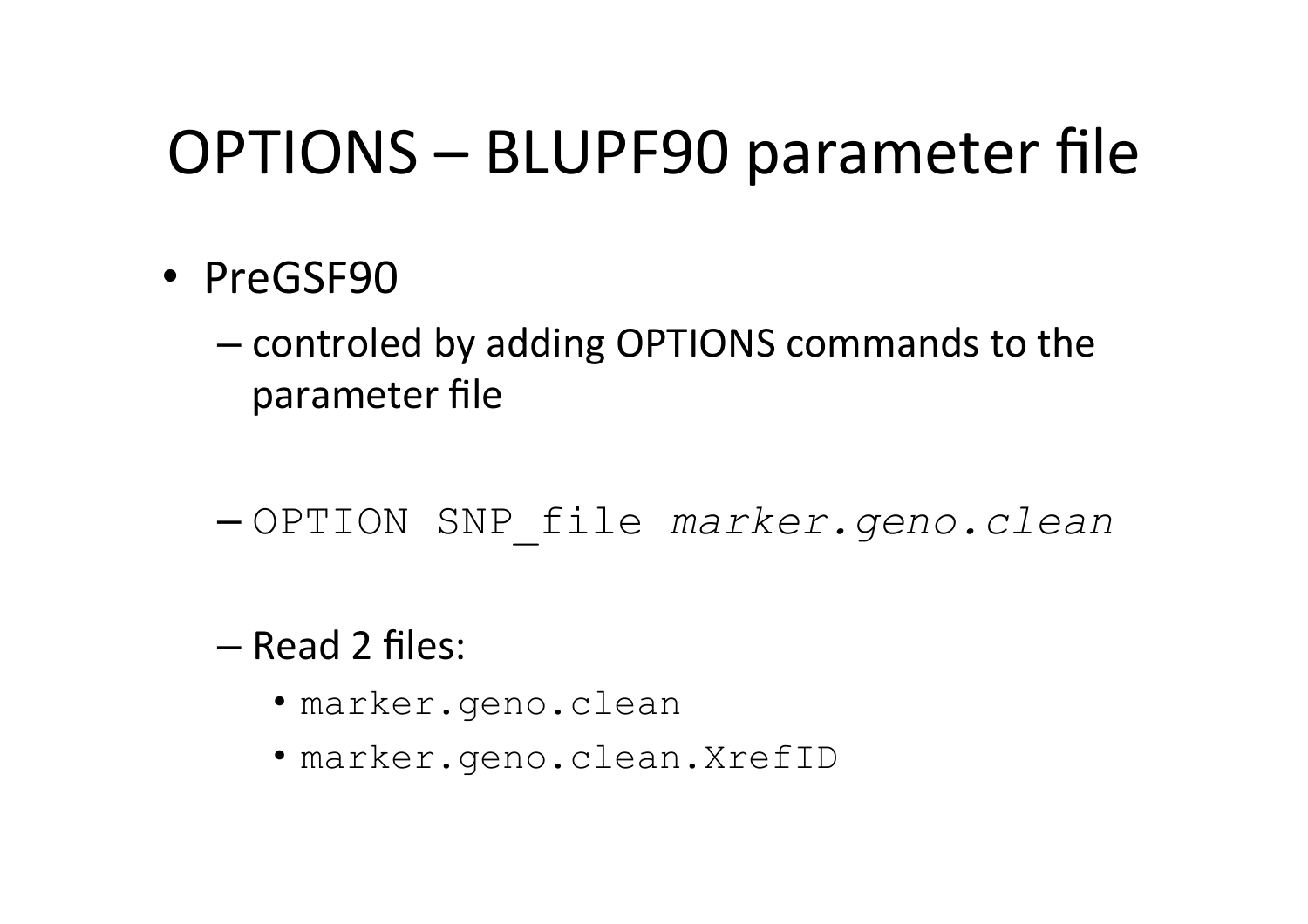## RENUMF90

- Add keyword to the "animal effect" SNP\_FILE marker geno clean
- Renumber tool to prepares:
	- data
	- pedigree
	- genotypes
	- $-$  parameter files for BLUPF90 programs including PREGSF90
- Check wiki:
- http://nce.ads.uga.edu/wiki/doku.php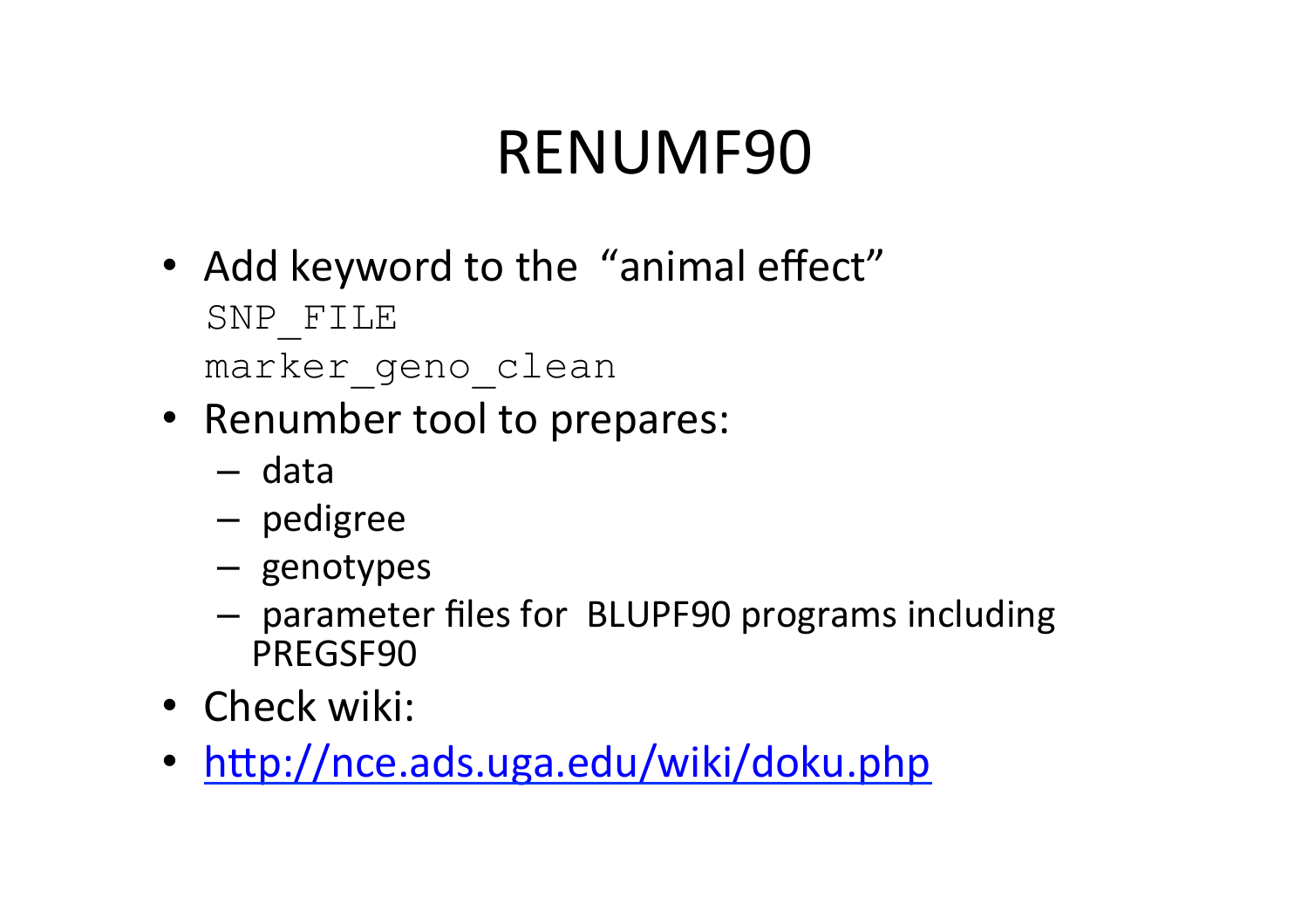#### Parameters file

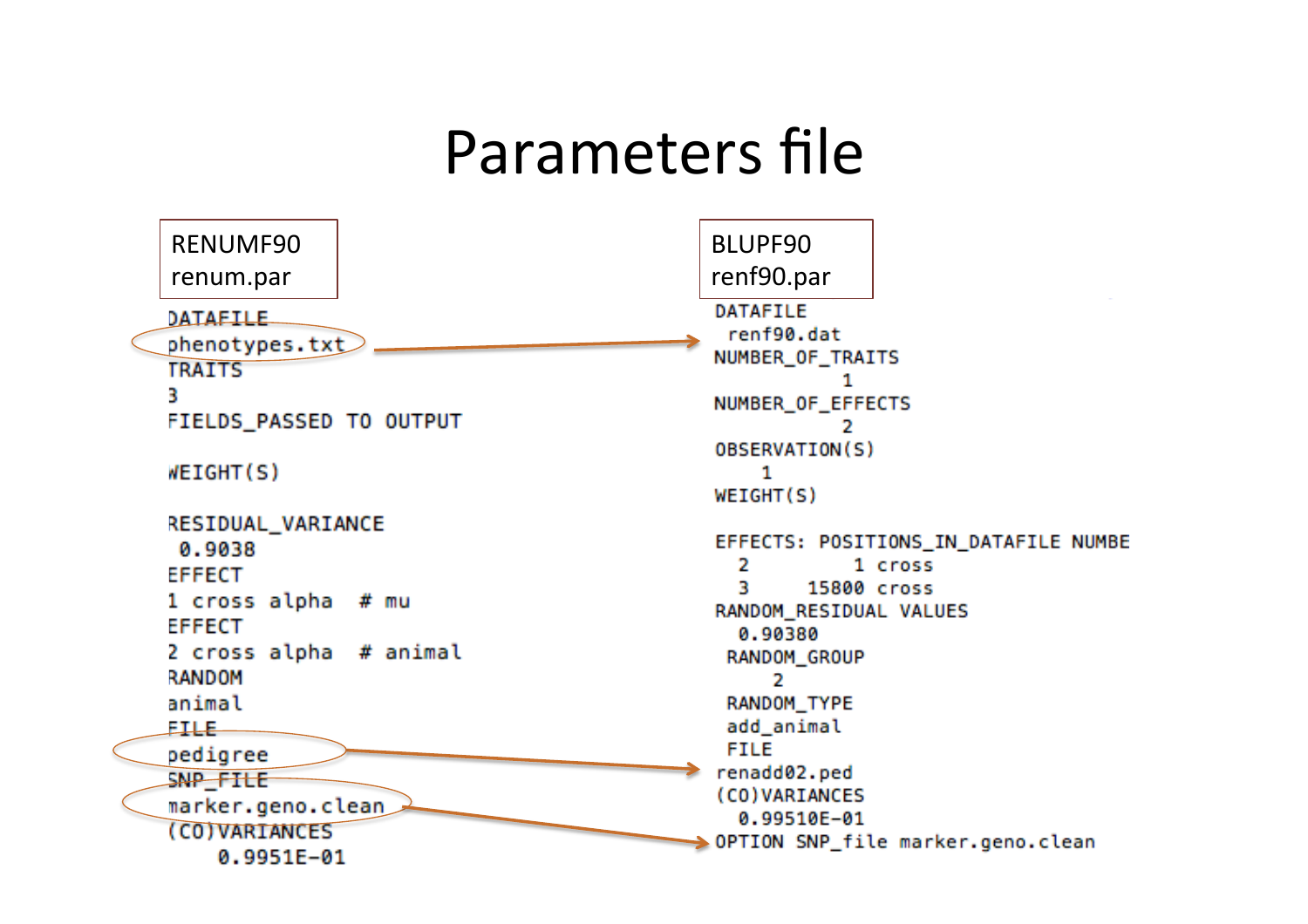## Pedigree file from RENUMF90

#### • 1 - animal number

- 2 parent 1 number or UPG
- 3 parent 2 number or UPG
- 4 3 minus number of known parents
- 5 known or estimated year of birth
- **6** number of known parents;

#### **if animal is genotyped 10 + number of known parents**

- 7 number of records
- 8 number of progenies as parent 1
- 9 number of progenies as parent 2
- 10 original animal ID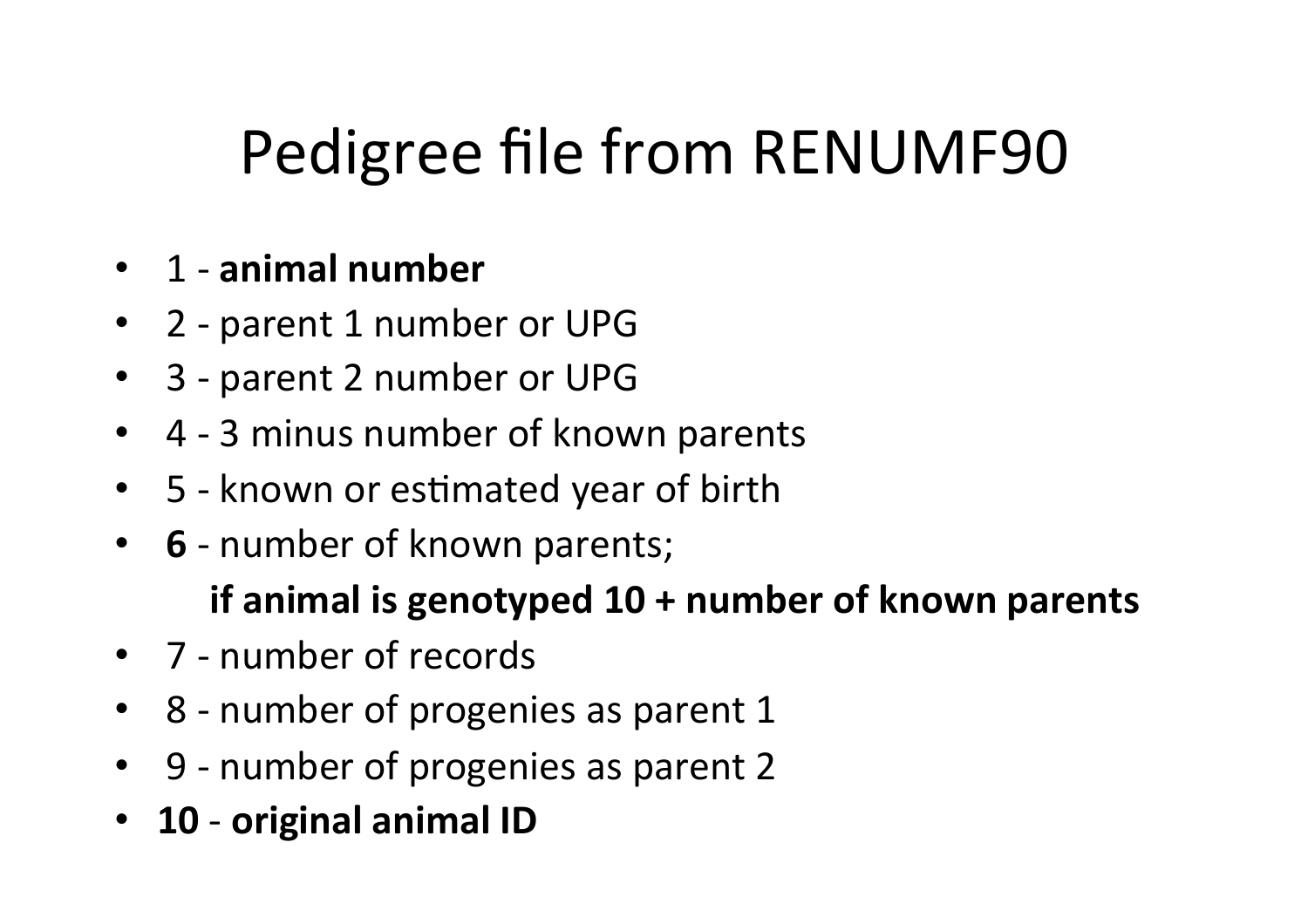#### SNP file & Cross Reference Id

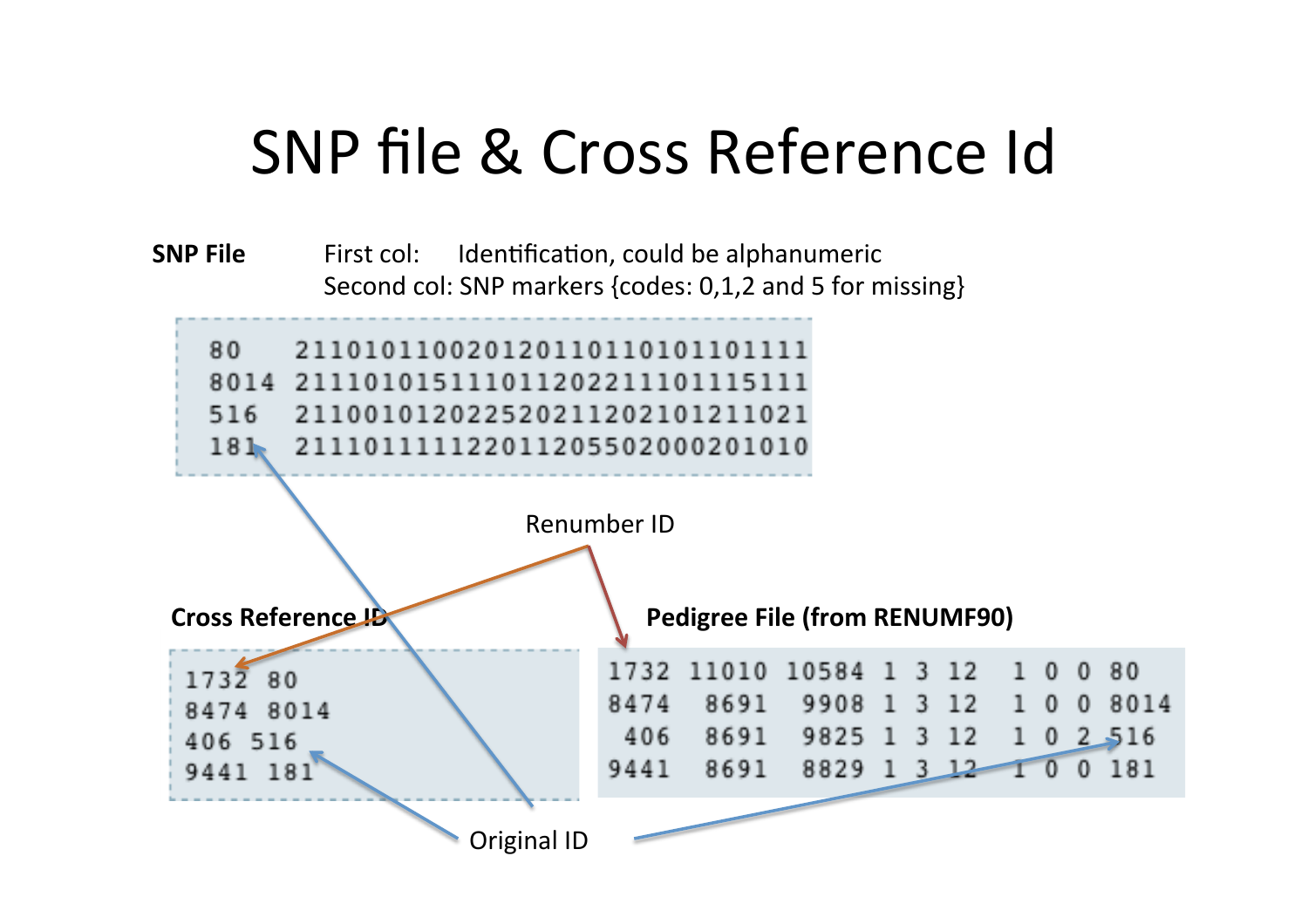#### Genomic Matrix default options

- $G^* = ZZ'/k$  as in VanRaden, 2008
- With:
	- Z center using allele frequencies estimated from the genotyped individuals
	- $k = 2$  sum (  $p * (1-p)$ )
- $G = G*0.95 + A*0.05$  (to invert)
- Tunning of G (see Z. Vitezica work)
	- Adjust G to have mean of diagonals and off-diagonals equal to A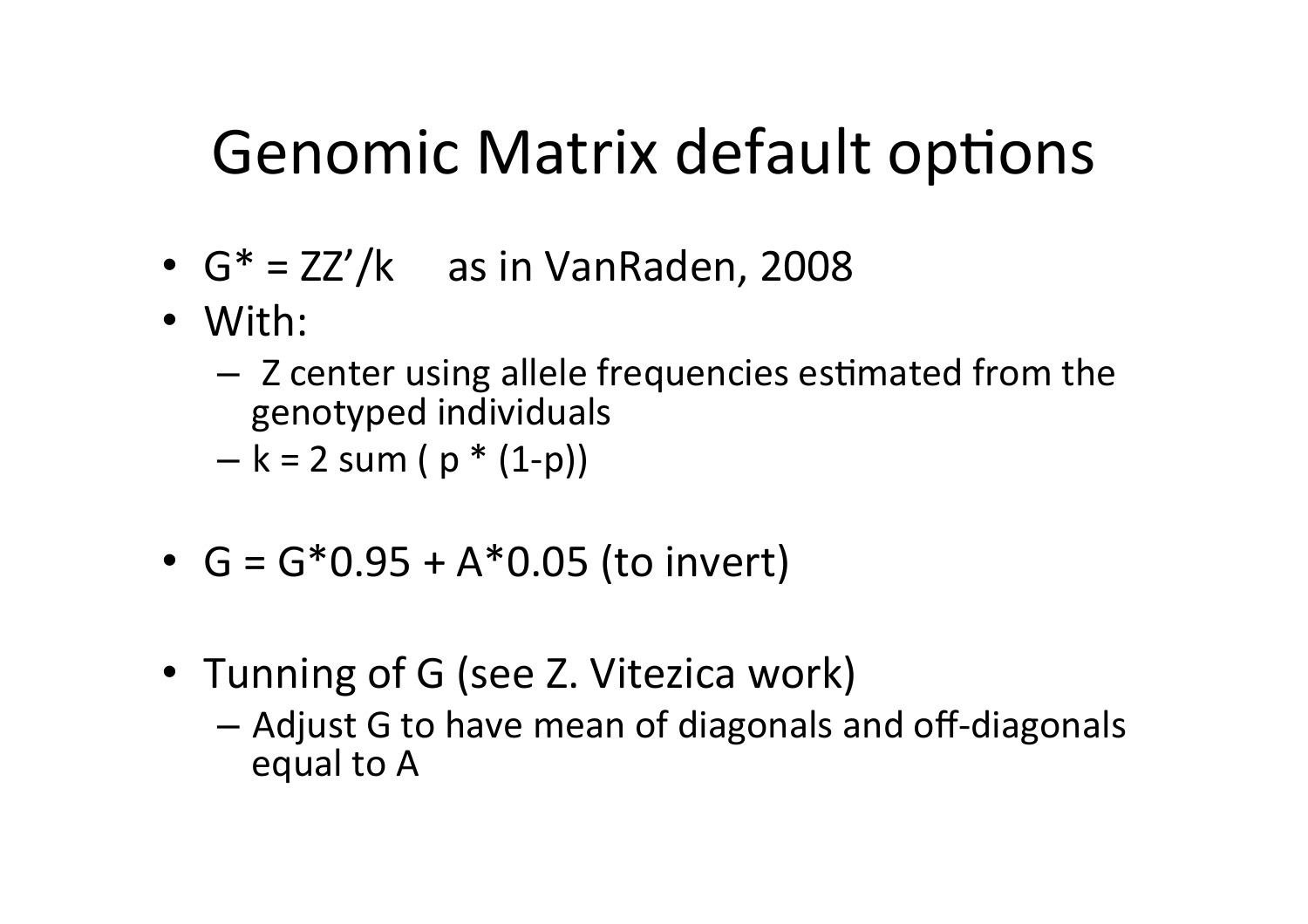#### Genomic Matrix Options

- OPTION whichfreq x
	- 0: read from file *freqdata* or other specified
	- $-1:0.5$
	- $-$  2: current calculated from genotypes (default)
- OPTION FreqFile *file* 
	- $-$  Reads allele frequencies from a file
- OPTION maxsnps x
	- $-$  Set the maximum length of string for reading marker data from file  $\Rightarrow$  BovineHD chip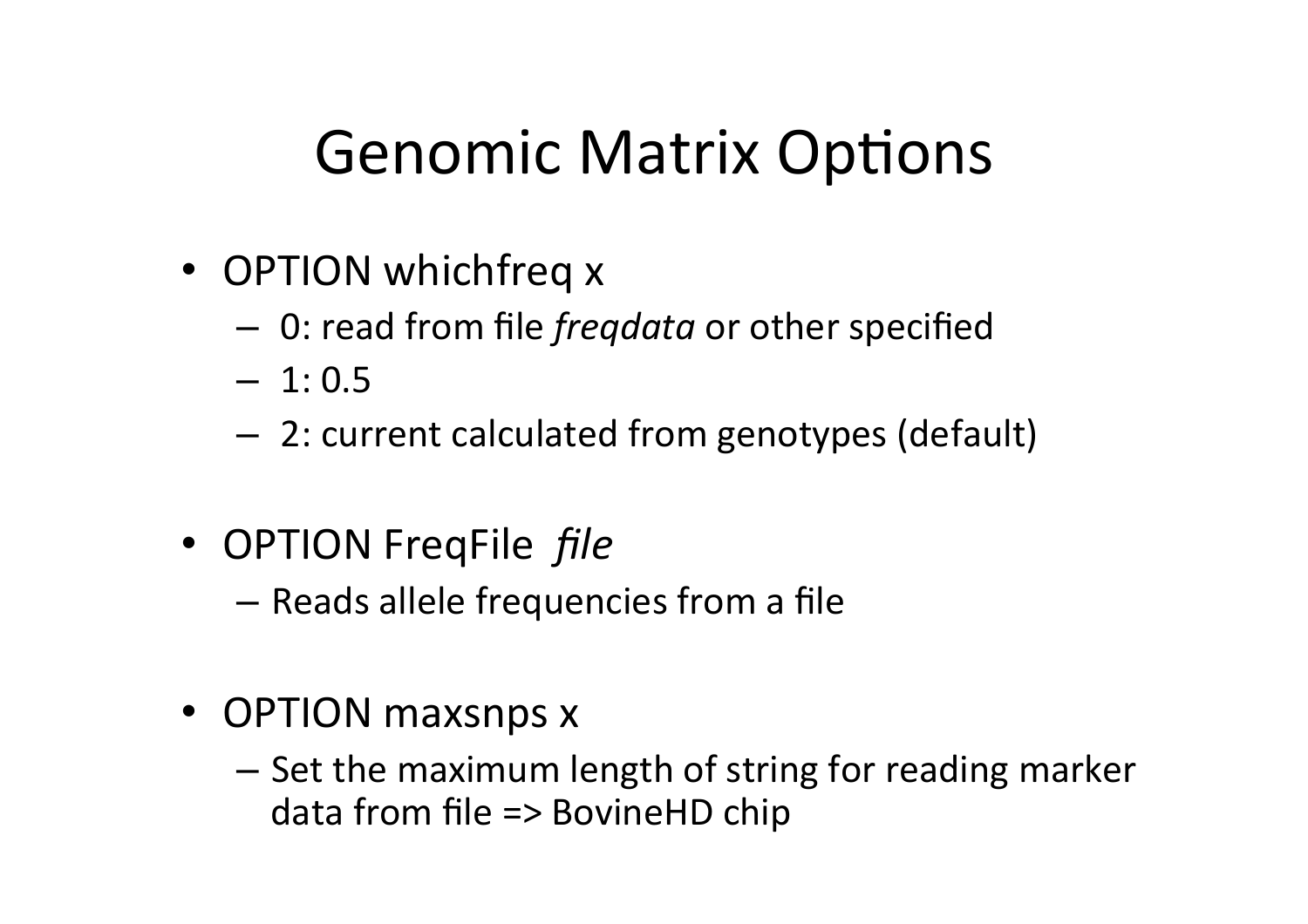## Options for Blending G and A

- OPTION AlphaBeta alpha beta
	- $G = alpha*G<sup>r</sup> + beta*A$
- OPTION tunedG
	- $-$  0: no adjustment
	- $-1:$  mean(diag(G))=1, mean(offdiag(G))=0
	- $-$  2: mean(diag(G))=mean(diag(A)), mean(offdiag(G))=mean(offdiag(A)) (default)
	- $-$  3: mean(G)=mean(A)
	- 4: Use Fst adjustment. Powell et al. (2010) & Vitezica et al. (2011)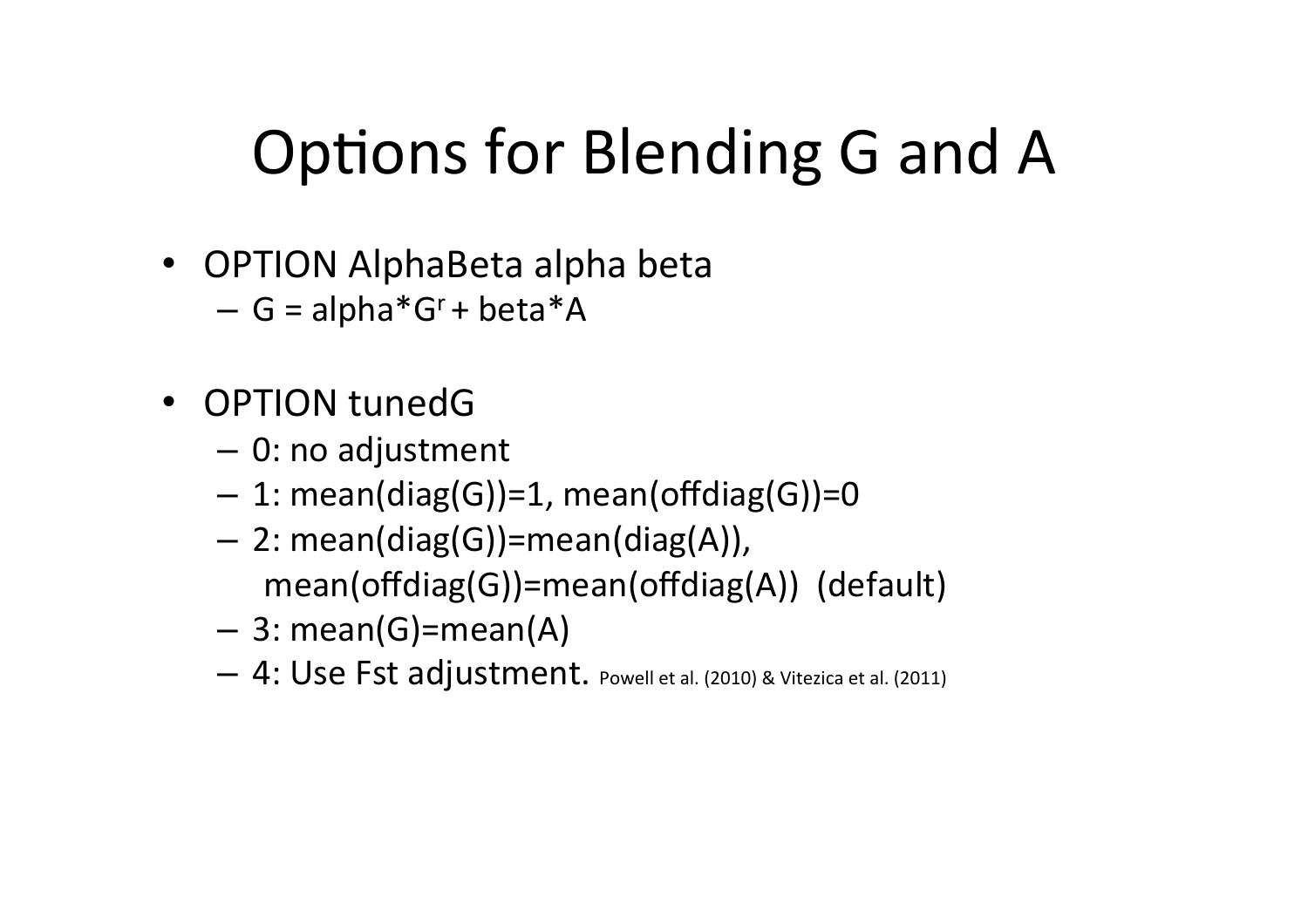## Creation of 'raw' genomic matrix 'GBLUP'

- Tricks:
- Use dummy pedigree
	- 1 0 0 2 0 0
	- …
- Change blending parameters
	- OPTION AlphaBeta 0.99 0.01
- No adjustment for compatibility with A – OPTION tunedG 0

$$
G = 0.99 * G + 0.01 * I
$$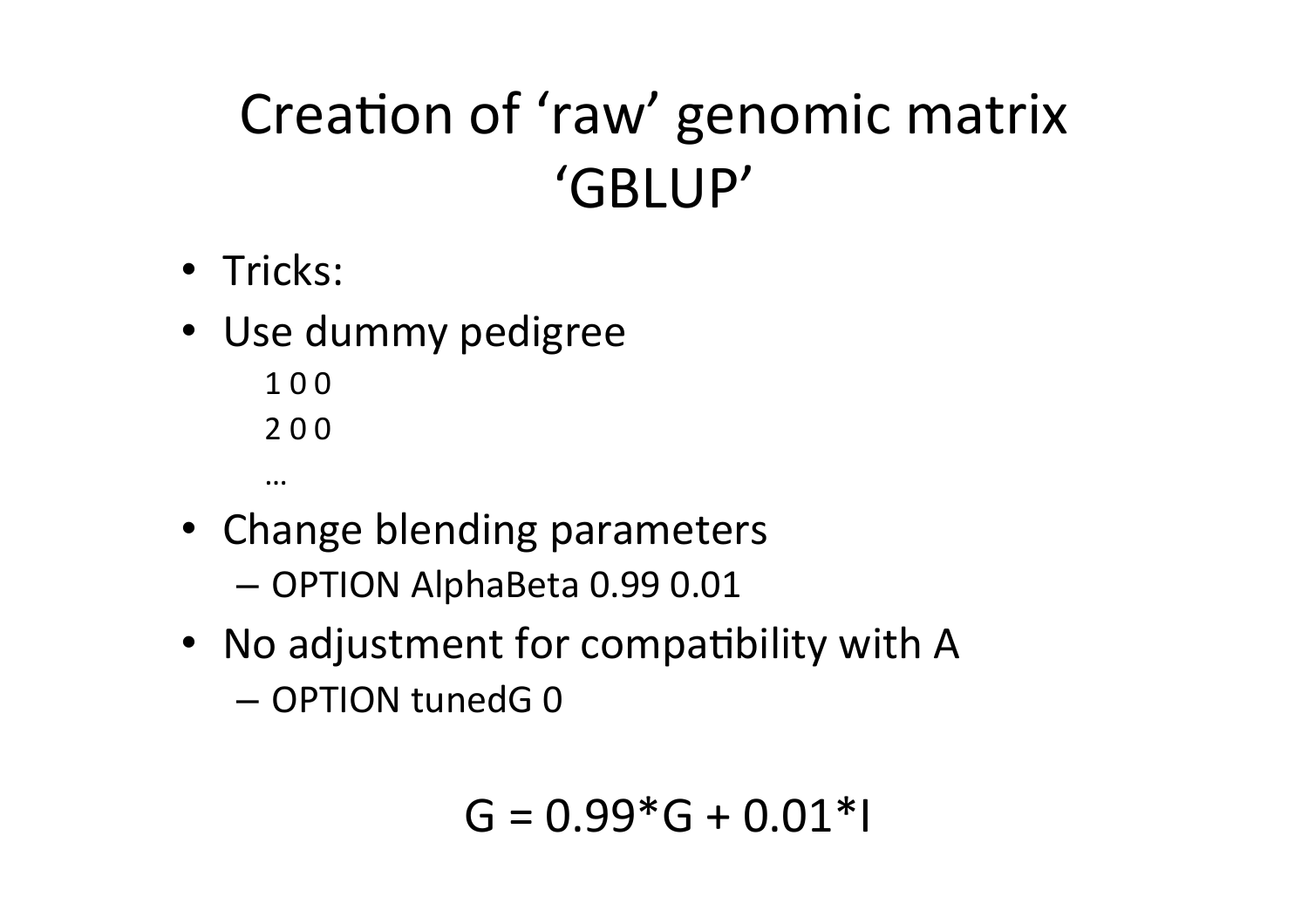### Storing and Reading Matrices

- PreGSF90:
	- $-$  Facilitate the implementation of single-step

$$
- \text{ Matrix A is replaced by H with:}
$$
\n
$$
\mathbf{H}^{-1} = \mathbf{A}^{-1} + \begin{bmatrix} 0 & 0 \\ 0 & \mathbf{G}^{-1} - \mathbf{A}_{22}^{-1} \end{bmatrix}
$$

- $-$  Default output is the matrix GimA22i, to be included in apllication programs (BLUPF90, REMLF90..)
- BUT: intermediate matrices could be stored for examination, use in application programs, etc.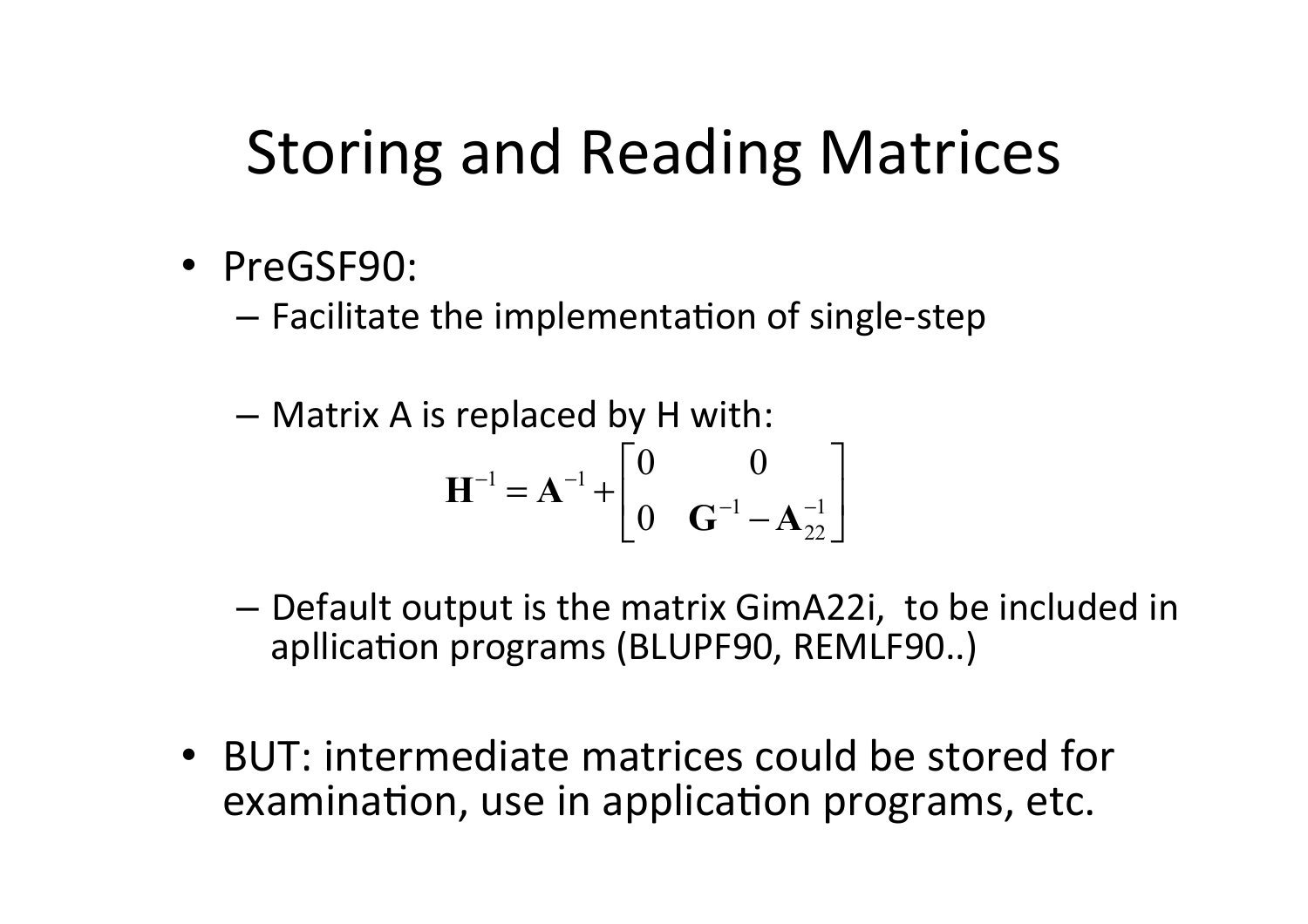## Storing and Reading Matrices

- Matrices that can be stored:
	- $-$  A22, inv(A22), G, inv(G), GmA22, inv(GmA22), inv(H)
- All matrices are stored in same format:
	- upper triangle
	- By default in binary format
	- But to store in text (Ascii) format:
		- Use: OPTION saveAscii
- Values
	- $-$  i j val
	- $-$  i & j refers to the row number in the genotype file !!!!!
	- Renumber ID could be obtained from the XrefID file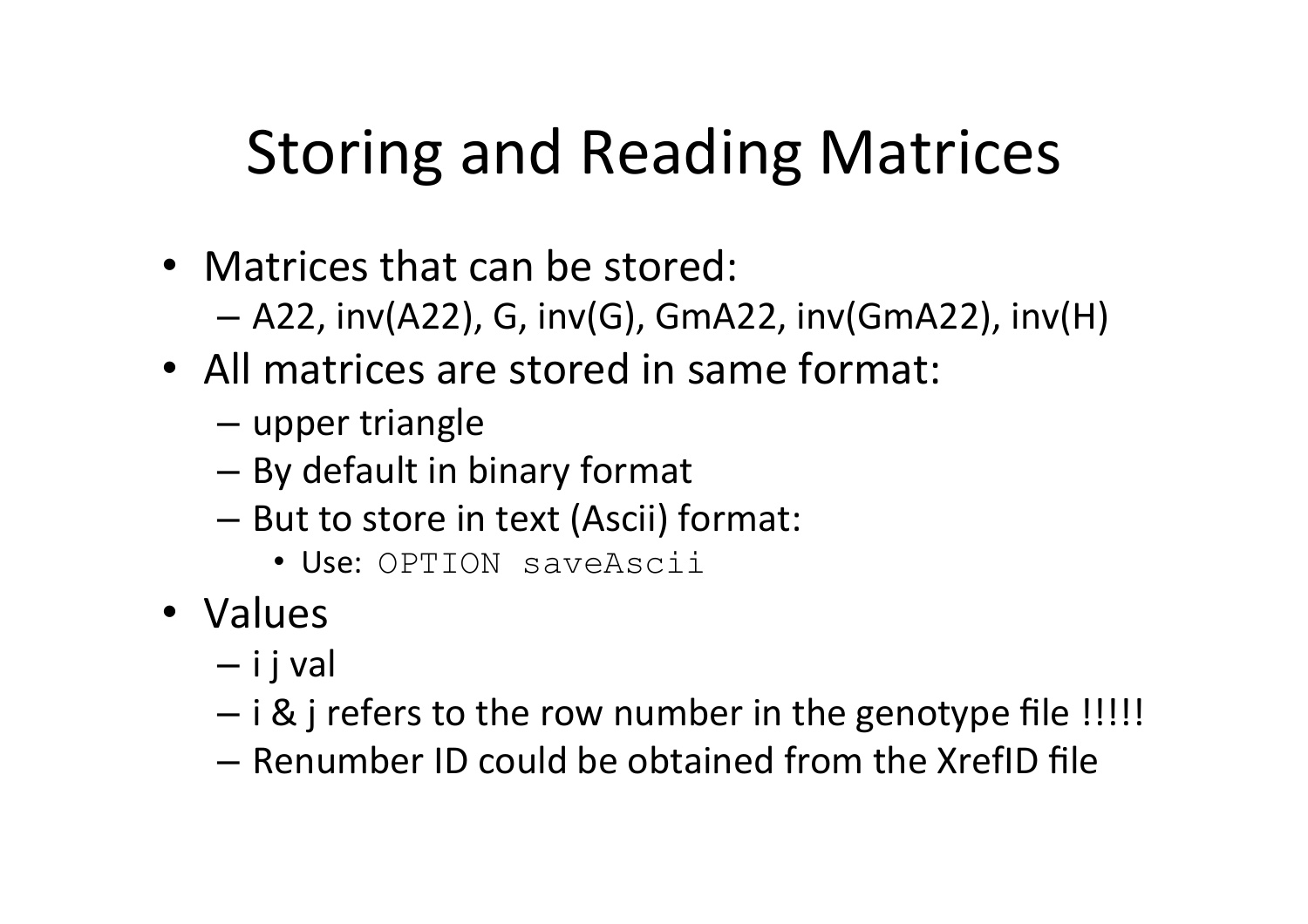## Storing and Reading Matrices

To save our 'raw' genomic matrix:

- OPTION saveG [all]
	- $-$  If the optional *all* is present all intermediate G matrices will be saved!!!

or it inverse

- OPTION saveGInverse
	- $-$  Only the final matrix G, after blending, scaling, etc. is inverted !!!
- Look in wiki for keywords for other matrices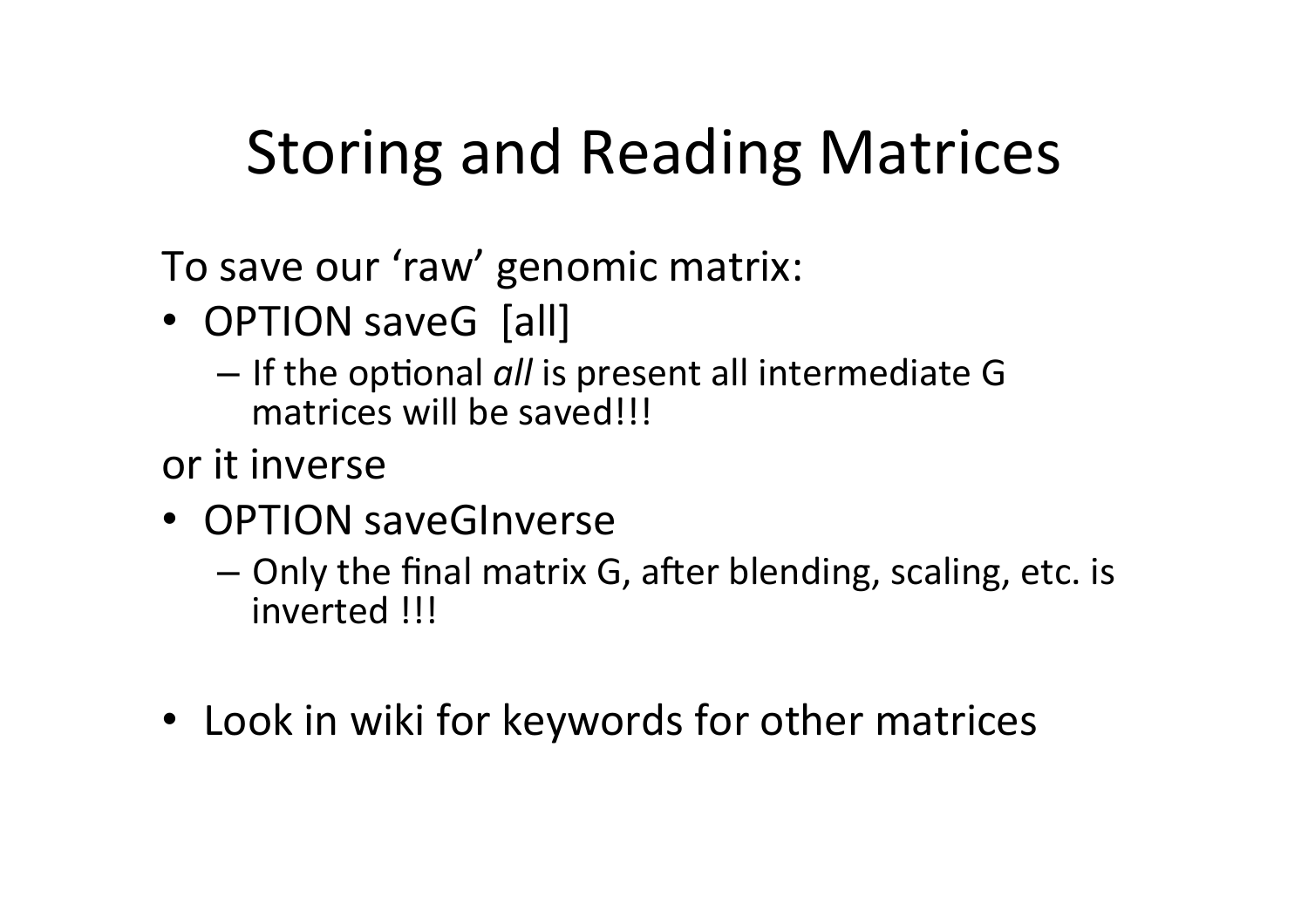# Storing with Original IDs

- Some matrices could be stored in text files with the original IDs extracted from *renaddxx.ped* created by the RENUMF90 program (col #10)
- For example:
	- OPTION saveGOrig
	- OPTION saveDiagGOrig
	- OPTION saveHinvOrig
- Values

– origID\_i, origID\_j, val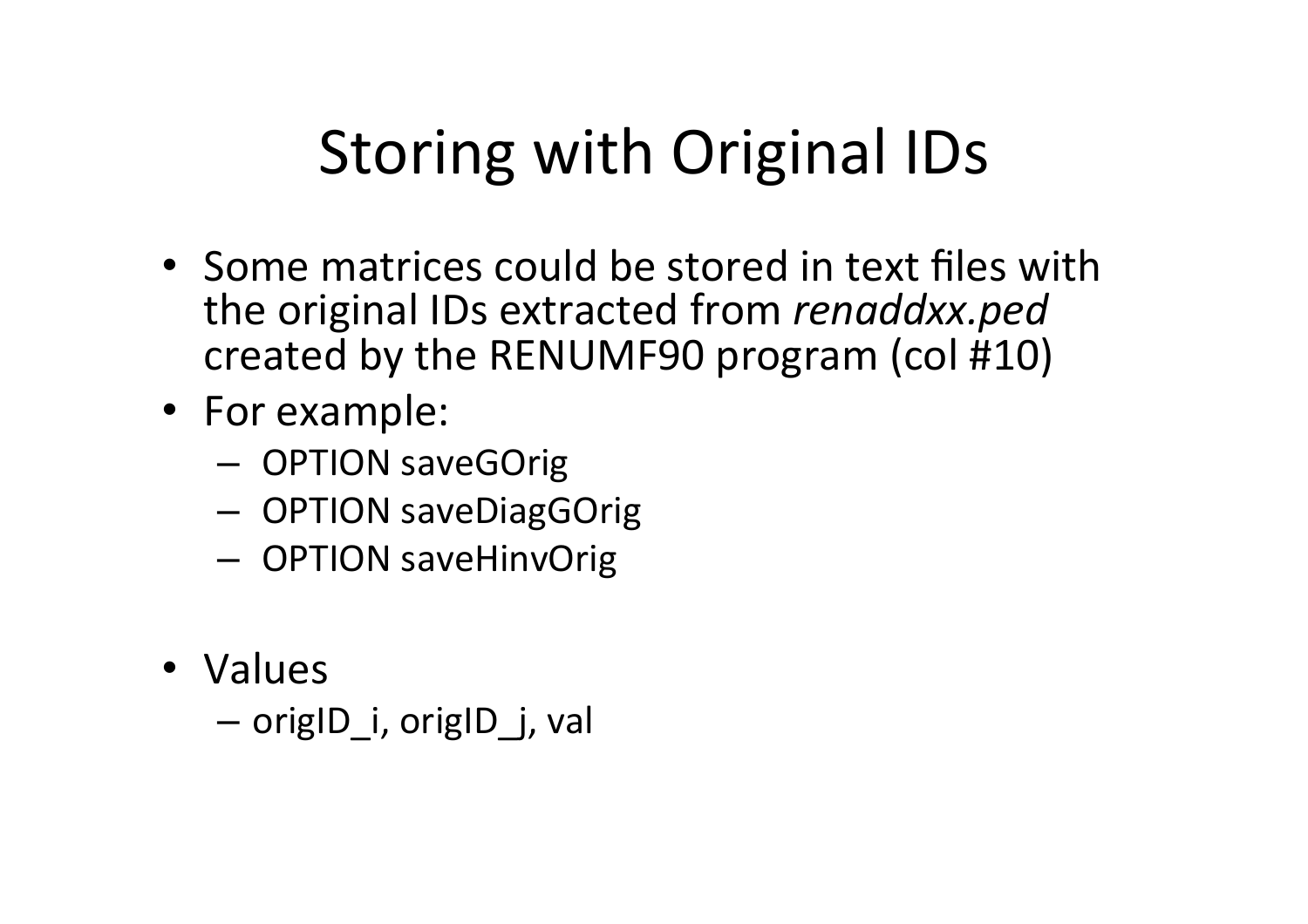# OUTPUT

- Only GimA22i, other requested matrices files, and some reports are stored.
- Main log is printout to the screen !!!
- Use redirection '>'
- or better the command  $\text{tee}$  to save in a log file.
- This will allows to save and see the messages from the program
- echo renf90.par | preGSf90 | tee pregs.log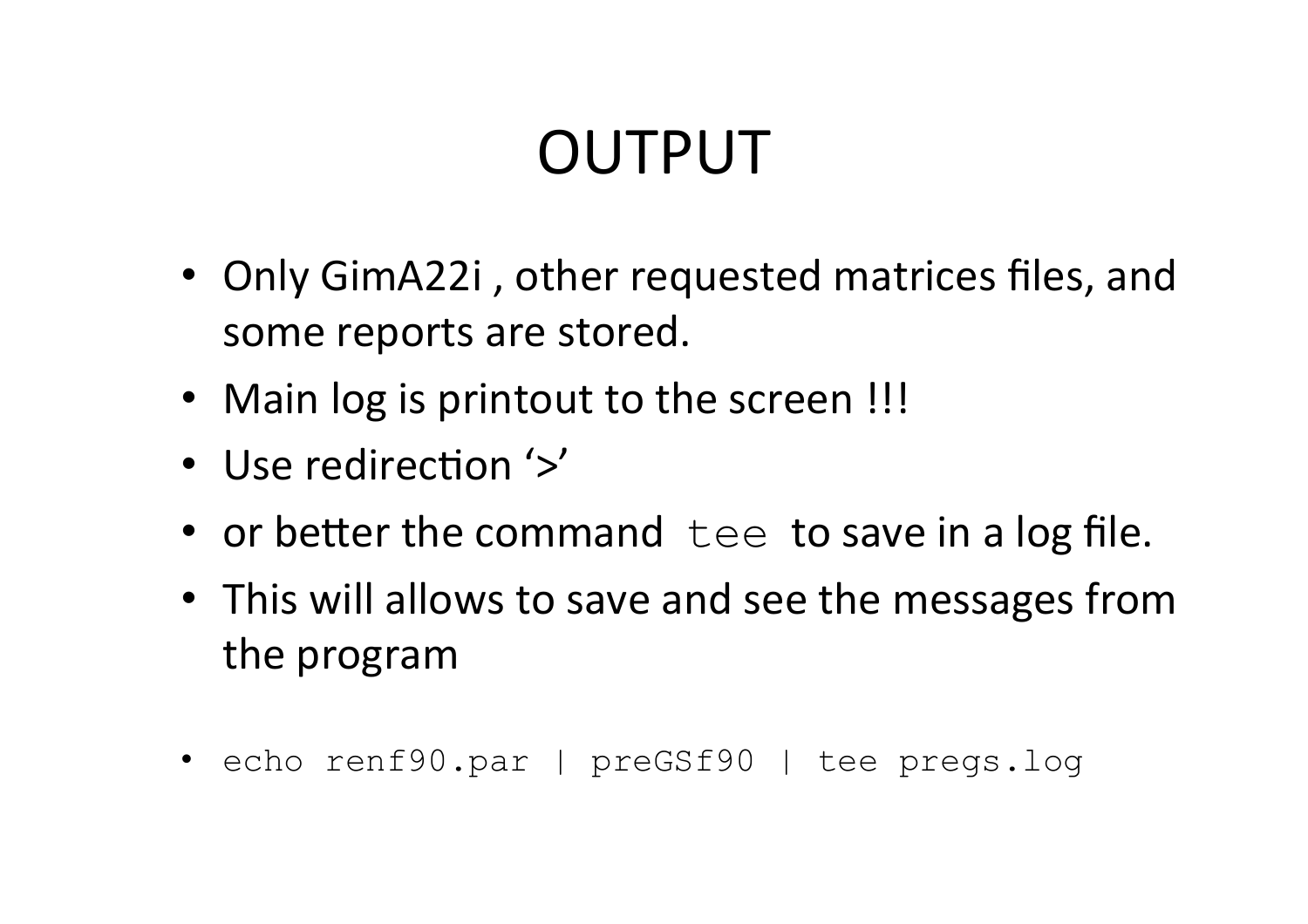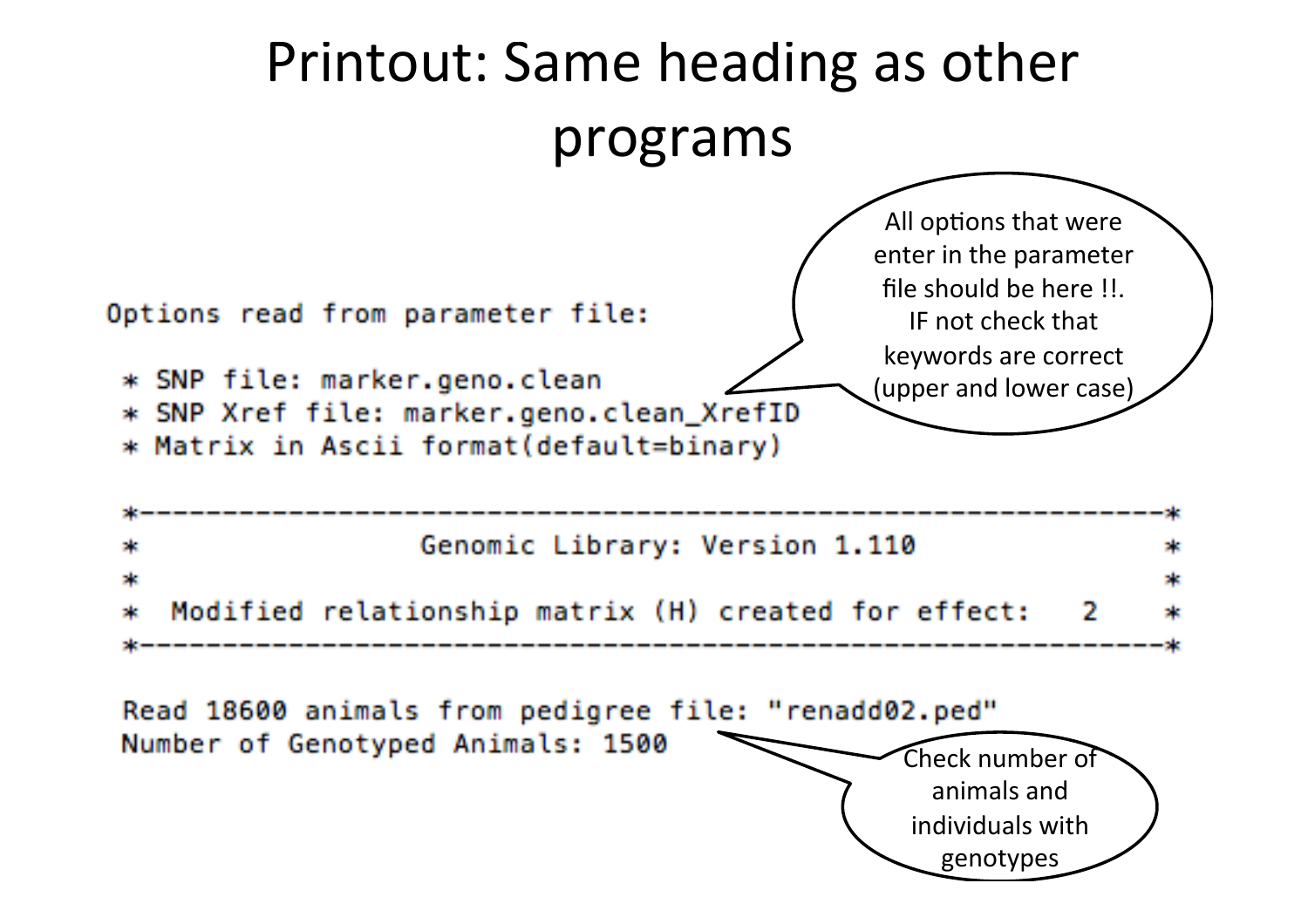#### Printout

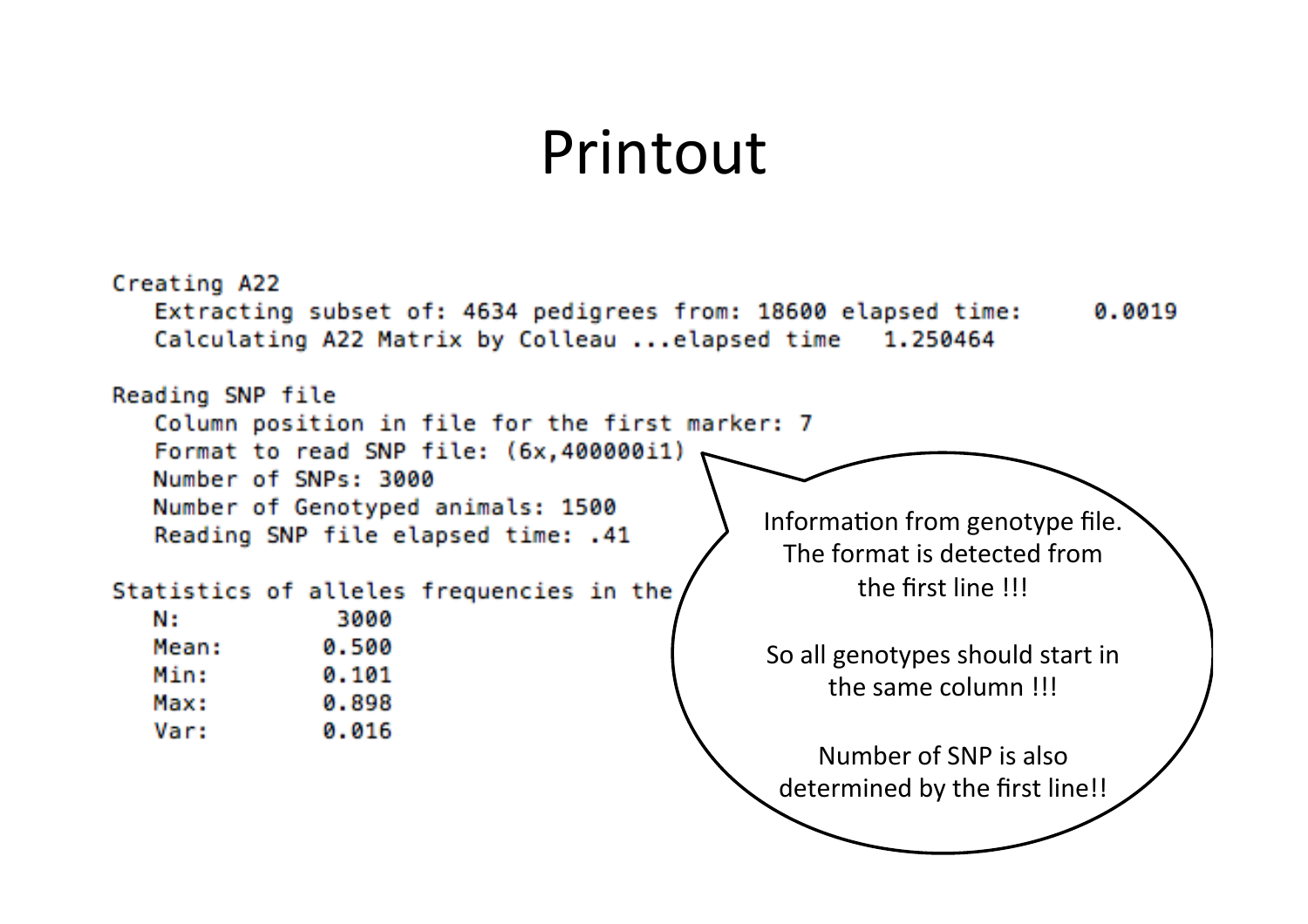## Looking stored matrices

- Avoid open with text editors, huge files !!!
- For example:
- 1500 genotyped individuals => 1,125,750 rows
- Inspection could be done by Unix commands:
	- $-$  head G => first 10 lines
	- $-$  tail G => last 10 lines
	- $-$  less G => scroll document by line/page
	- $-$  wc  $-1$  G  $\Rightarrow$  count number of lines good for checks with the number of genotypes  $(n) = (n*(n+1)/2)$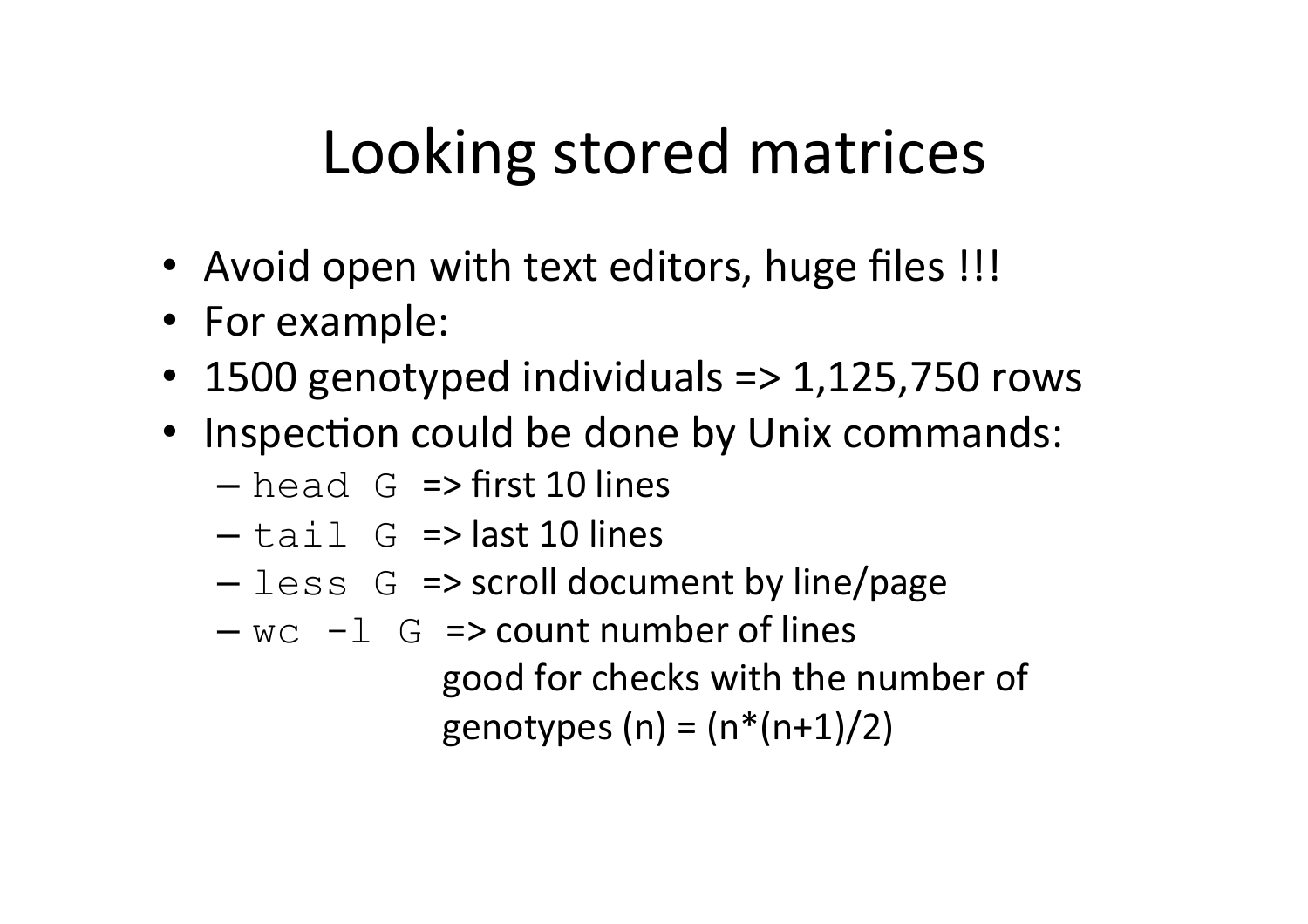#### head G

- 1 1 .999382118619
- 1 2 .355052761478
- 2 2 1.014521277458
- 1 3 -.048184197960
- 2 3 -.057513012886
- 3 3 .976558921904
- 1 4 -.101734083083
- 2 4 -.007644724611
- 3 4 .196757165096
- 4 4 1.018165021903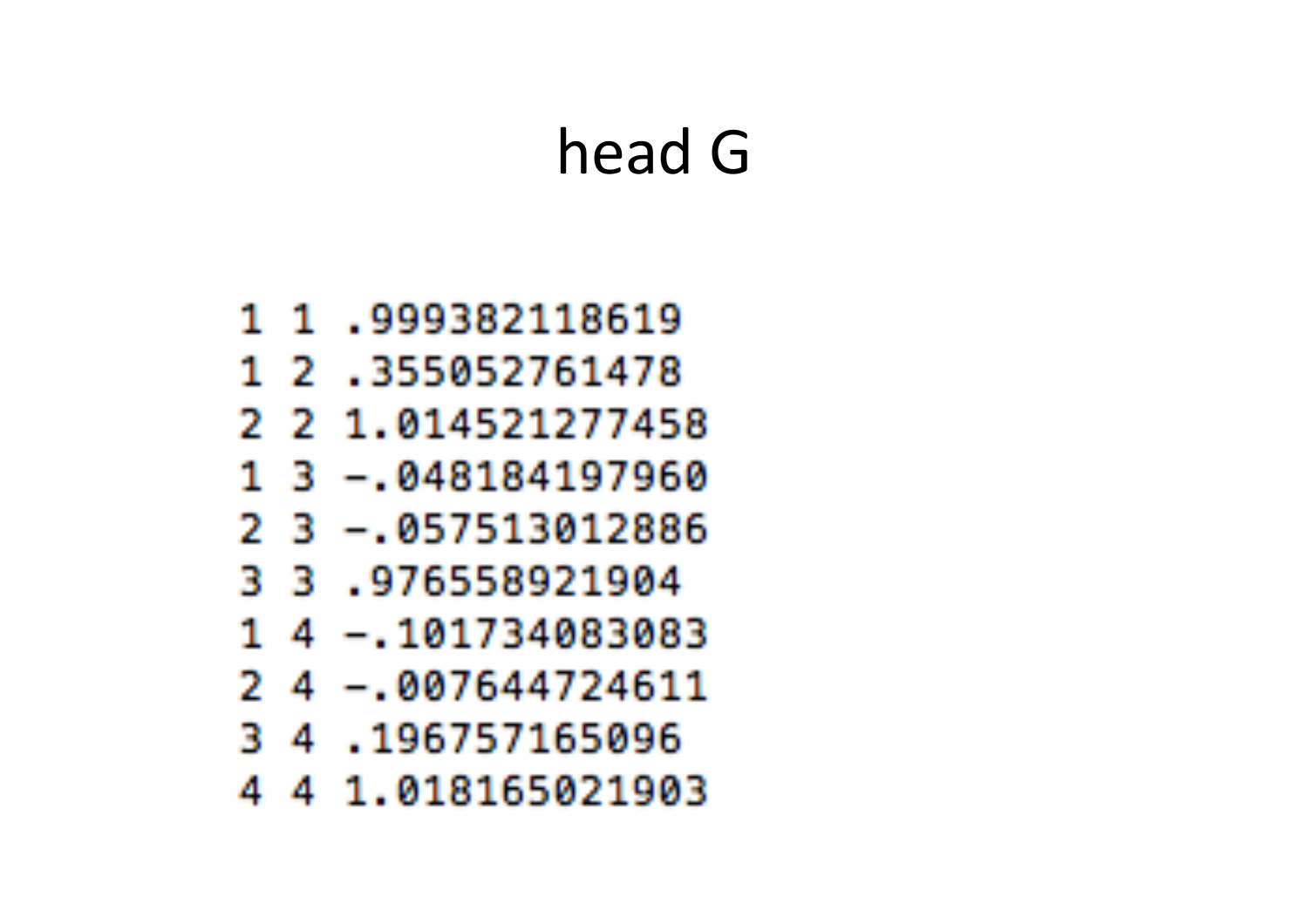### PreGSf90 inside BLUPF90 ??

- Almost all programs from package support creation of genomic relationship matrices, Hinv, etc.
- OPTION SNP file xxxx
- Why preGSF90?
	- Same genomic relationship matrix for several models, traits, etc. Just do it once and store.
	- Uses of optimized subroutines for efficient matrix multiplications, inversion and with support for parallel processing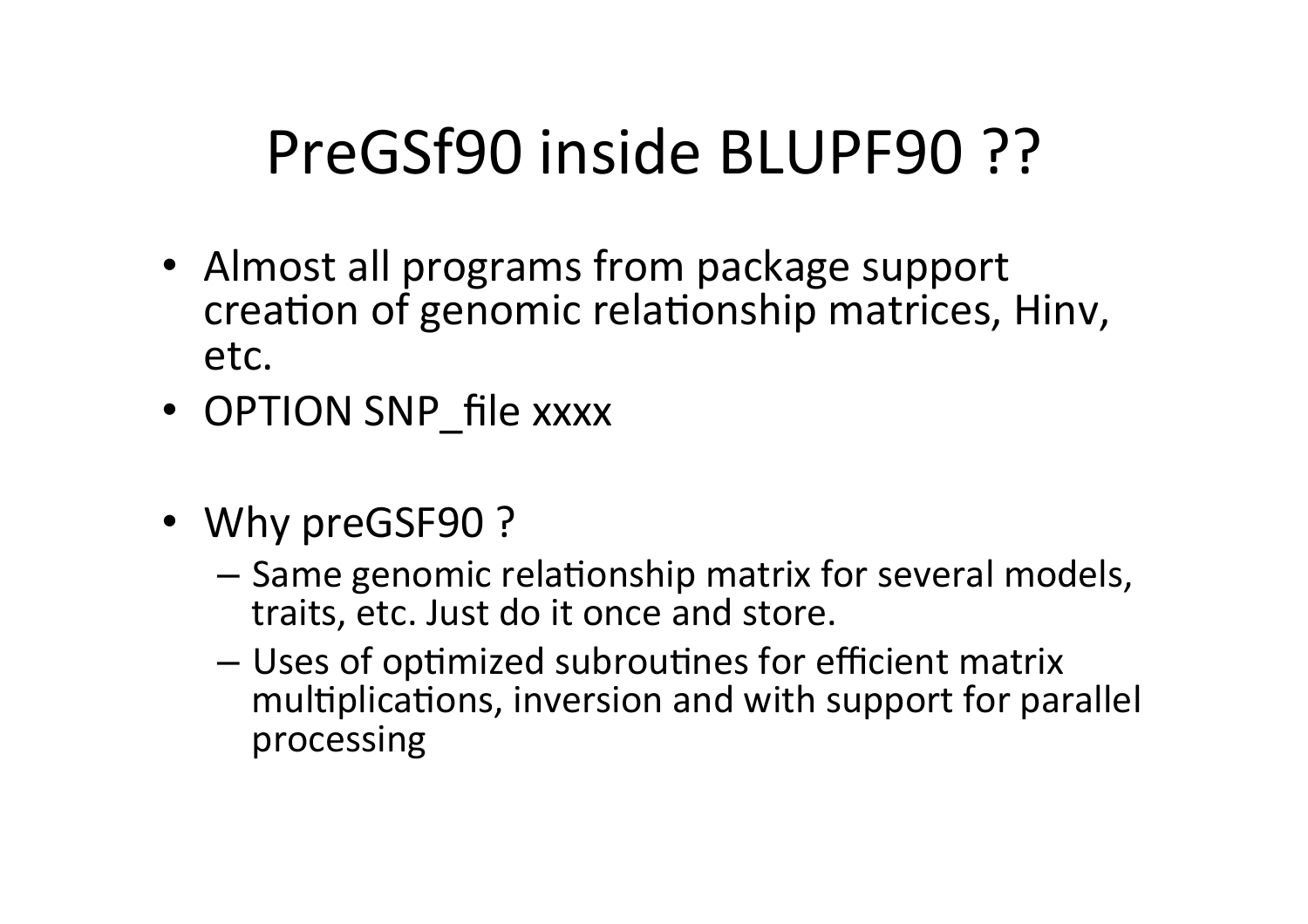## Efficent methods to construct genomic relationship matrices

#### Elapsed time for different number of individuals BLADE INIALB 24 cpu

| <b>Number of</b><br>genotypes | <b>Genomic Relationship Matrix</b> |                  |  |
|-------------------------------|------------------------------------|------------------|--|
|                               | Creation                           | Invertion        |  |
| <b>10k</b>                    | 0.6 <sub>m</sub>                   | 0.1 <sub>m</sub> |  |
| <b>30k</b>                    | 5.4 <sub>m</sub>                   | 3 <sub>m</sub>   |  |
| <b>50k</b>                    | 15 m                               | 14 m             |  |
| <b>70k</b>                    | 30 m                               | 36.4 m           |  |
| <b>100k</b>                   | 60 m                               | 106 m            |  |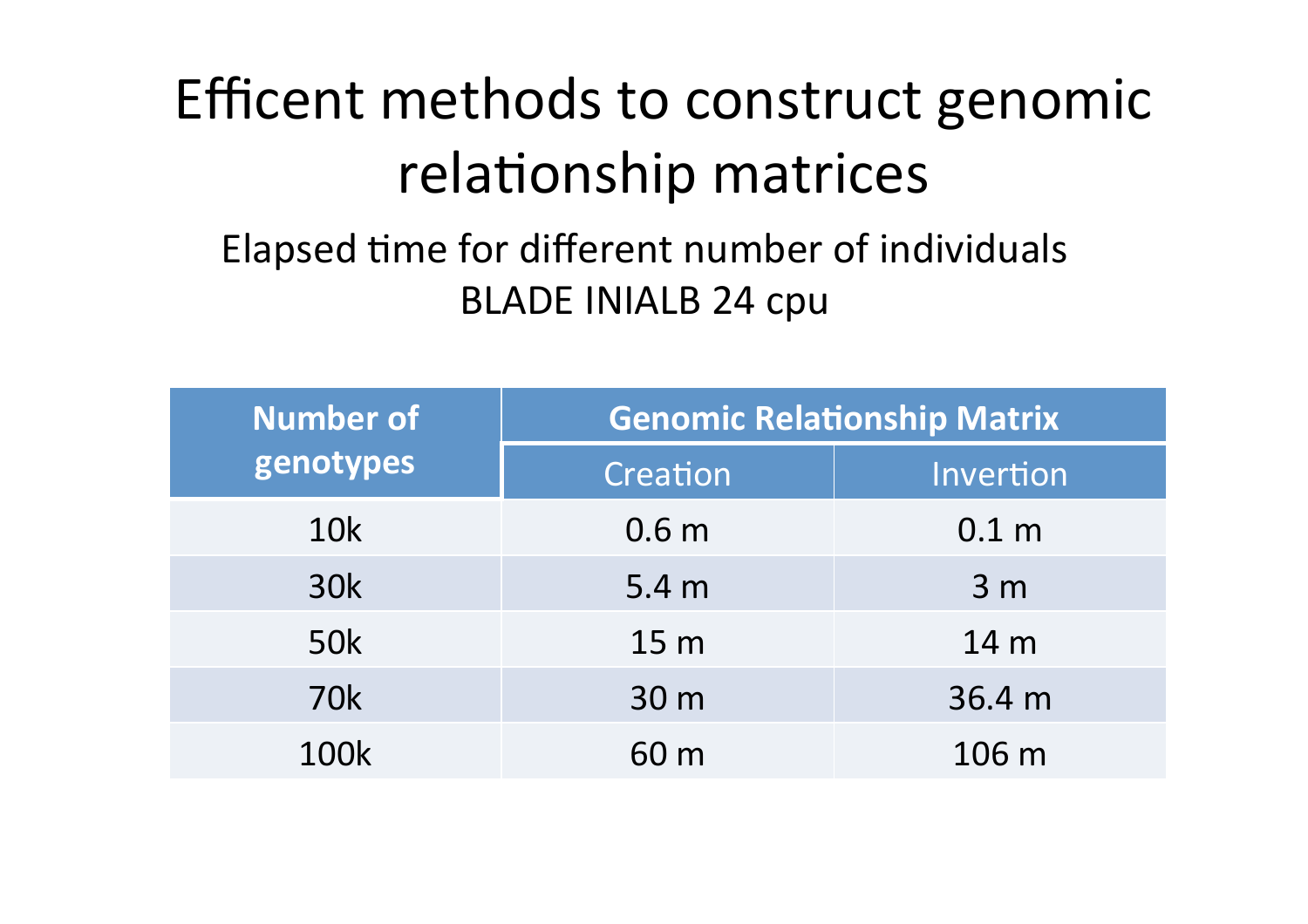### Creation a subset of relationship matrix (A22)

- Create a relationship matrix for only genotyped animals  $($   $\sim$  thousands)
- Full pedigree (~millions)
- Trace only ancestors of genotyped (reduce but still large number for A matrix)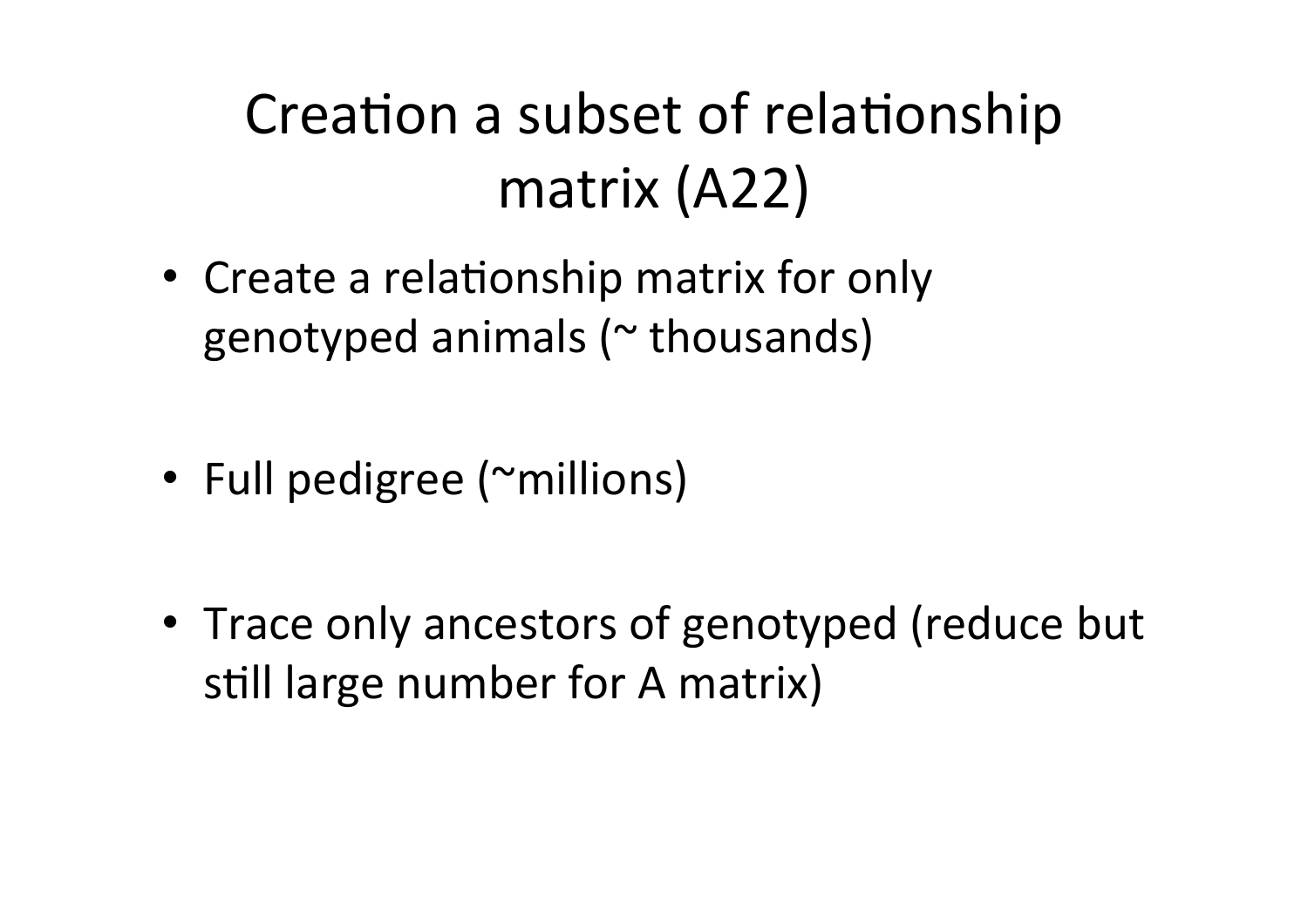#### Relationship Matrix of Genotyped Animals

- Colleau's algorithm to creates  $A_{22}$
- No need to have explicit A matrix
- Method uses "matrix-vector" multiplication with a decomposition of A matrix

$$
\mathbf{v} = \mathbf{A}\mathbf{r} = (\mathbf{I} - \mathbf{P})^{-1} \mathbf{D} (\mathbf{I} - \mathbf{P})^{-1} \mathbf{r}
$$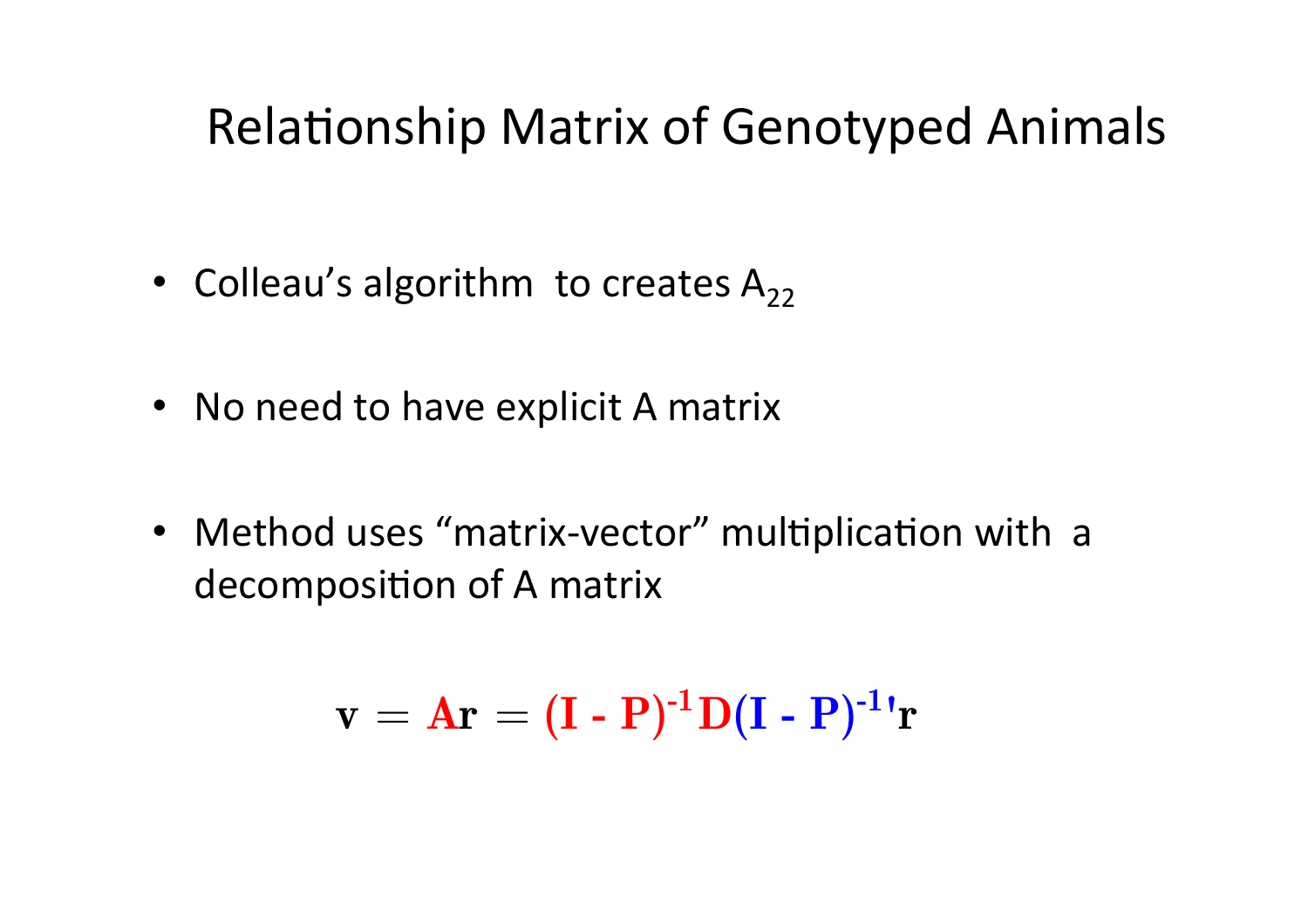### Example A times a vector

| Pedigree                                                                                                                                                                          | Matrix P                                                                                                                       | Matrix $(I-P)^{-1}$                                                                                                                                                     |                                              |
|-----------------------------------------------------------------------------------------------------------------------------------------------------------------------------------|--------------------------------------------------------------------------------------------------------------------------------|-------------------------------------------------------------------------------------------------------------------------------------------------------------------------|----------------------------------------------|
| $[$ ,1] [,2] [,3]<br>$\overline{0}$<br>$\mathbf{1}$<br>$\overline{0}$<br>$\lfloor 1 \rfloor$<br>$2\quad 0\quad 0$<br>$\left[2\right]$<br>$3 \quad 1 \quad 2$<br>$\lceil 3 \rceil$ | $\left[1\right], \left[2\right], \left[3\right]$<br>$[1]$ 0.0 0.0 0.0<br>0.0 0.0 0.0<br>$\left[2\right]$<br>$[3,]$ 0.5 0.5 0.0 | $[$ ,1] [,2] [,3]<br>[1, 1.0]<br>0.0 1.0<br>$\left[2\right]$<br>$0.5$ 0.5 1.0<br>$\lceil 3.1 \rceil$                                                                    |                                              |
|                                                                                                                                                                                   |                                                                                                                                | ${\bf v} = {\bf Ar} = ({\bf I} - {\bf P})^{-1} {\bf D} ({\bf I} - {\bf P})^{-1} {\bf r}$                                                                                |                                              |
| Matrix $(I-P)^{-1}$<br>$[$ ,1] $[$ ,2] $[$ ,3]<br>[1, 1.0]<br>$[2,]$ 0.0 1.0<br>[3, 0.5, 0.5]<br>$\overline{1}$                                                                   | Matrix D<br>$[$ ,1] [,2] [,3]<br>$[1, 1]$<br>[2,]<br>$\mathbf{1}$<br>[3,]<br>0.5                                               | Vector q Matrix $(I-P)^{-1'}$<br>$[$<br>$[$ ,1] [,2] [,3]<br>[1, 1 0 0.5]<br>$\begin{bmatrix} 1 \end{bmatrix}$ 25<br>10.5<br>$[2, 35 = [3, 12, 2]$<br>30<br>[3,]<br>1.0 | Vector $r2$<br>$[$<br>10<br>20<br>30<br>[3,] |
| Do $i=1, n$<br>End do                                                                                                                                                             | $yi = qi^*di + (qsi + qdi)/2$                                                                                                  | Do $i=n, 1$<br>$q_i = q_i + r_{2i}$<br>$q_{si} = q_{si} + q_{i}/2$<br>$q_{di} = q_{di} + q_i/2$<br>End do                                                               |                                              |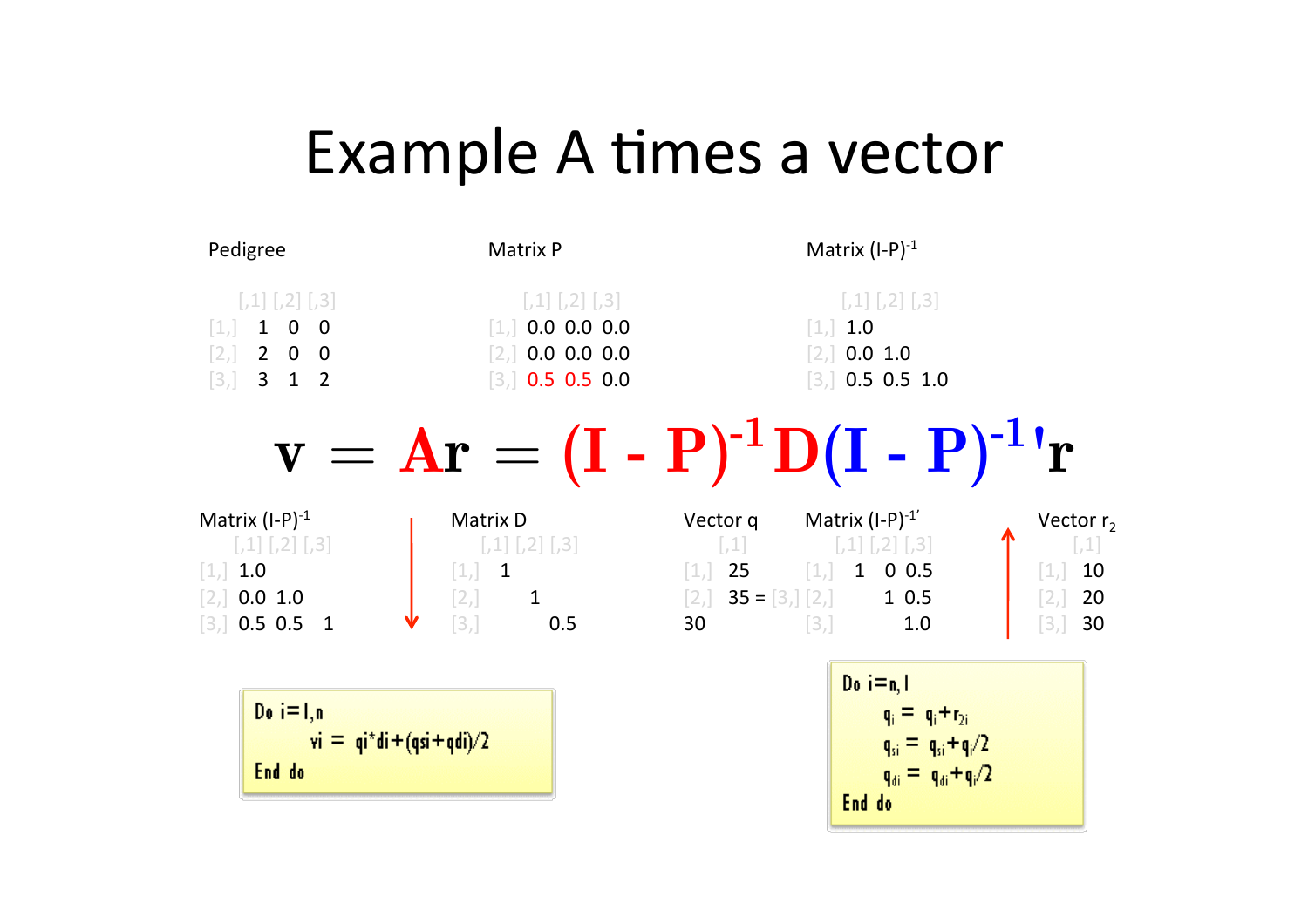#### **Relationship Matrix of Genotyped Animals**

• For each genotyped animal in  $A_{22}$ 

$$
\mathbf{v} = \mathbf{A}\mathbf{r}_2 = (\mathbf{I} - \mathbf{P})^{-1} \mathbf{D} (\mathbf{I} - \mathbf{P})^{-1} \mathbf{r}_2
$$

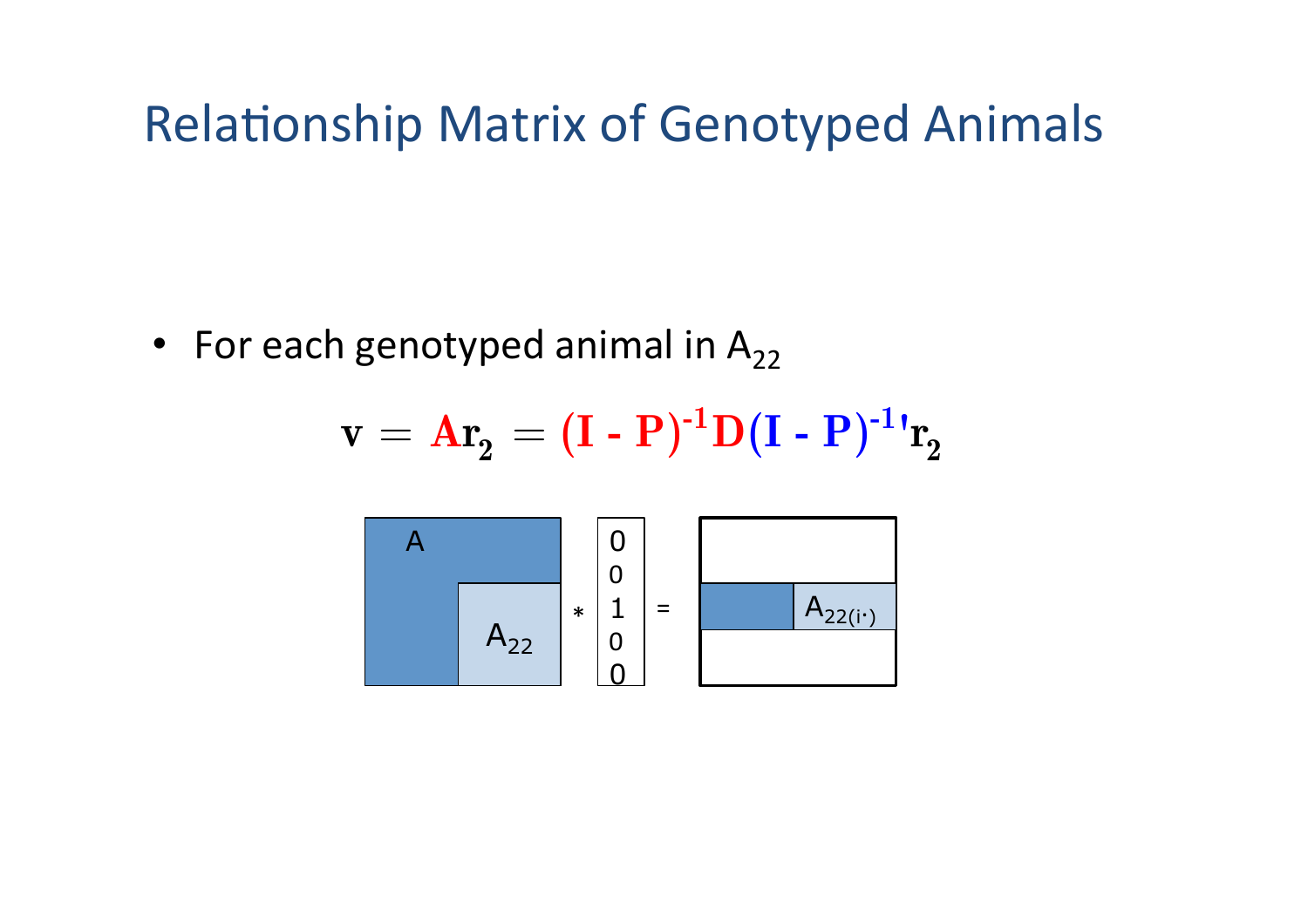## Tabular method vs. Colleau algorithm

#### $\blacksquare$  Testing

- □ 6,500 genotyped Holsteins
- $\Box$  57,000 pedigrees

|                 | Tabular* | <b>Colleau method</b> |
|-----------------|----------|-----------------------|
| <b>CPU Time</b> | 311 s    | 45s                   |
| Memory          | 12.1GB   | 322MB                 |

\* Gmatrix.f90 (VanRaden, 2009)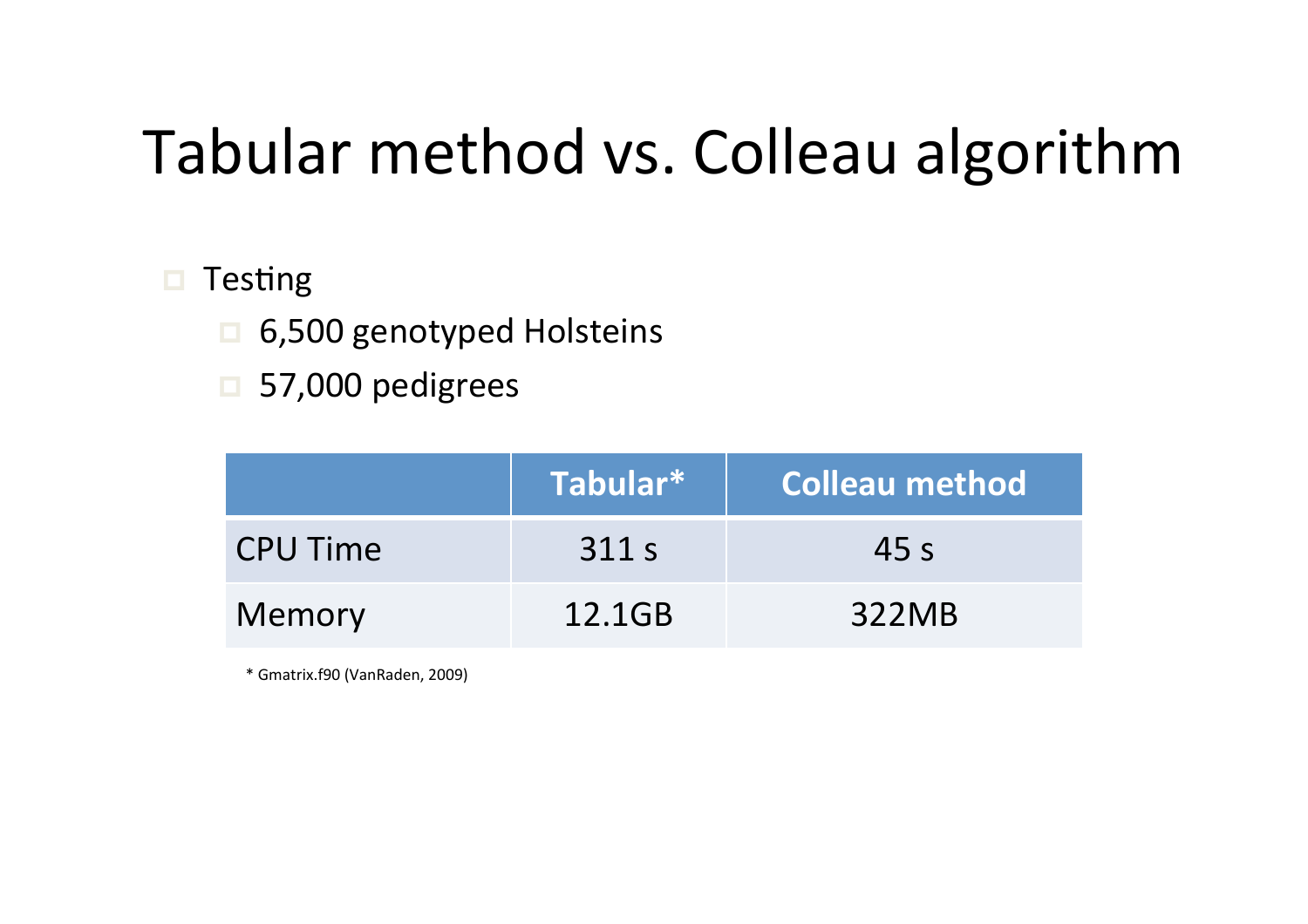#### Single-Step to genomic evaluation

• Traditional genetic evaluation

$$
\left[\begin{array}{cc} X'X & X'Z \\ Z'X & Z'Z + \alpha A^{-1} \end{array}\right]\left[\begin{array}{c} \hat{b} \\ \hat{u} \end{array}\right]=\left[\begin{array}{c} X'y \\ Z'y \end{array}\right]
$$

*X'X X'Z Z'X Z'Z +*<sup>α</sup> *H-1*  $\begin{array}{c} \hline \end{array}$  $\lfloor$  $\parallel$  $\lfloor$  $\vert$  $\overline{\phantom{a}}$  $\overline{\phantom{a}}$ ⎥  $\hat{\bm{b}}$  $\hat{\bm{u}}$  $\mathsf{L}$  $\lfloor$ ⎢  $\mathsf L$  $\overline{\phantom{a}}$  $\rfloor$  $\overline{\phantom{a}}$ ⎥ = *X'y Z'y*  $\mathsf{L}$  $\lfloor$ ⎢  $\mathsf I$  $\vert$  $\overline{\phantom{a}}$  $\overline{\phantom{a}}$  $\vert$ · Single-step genomic evaluation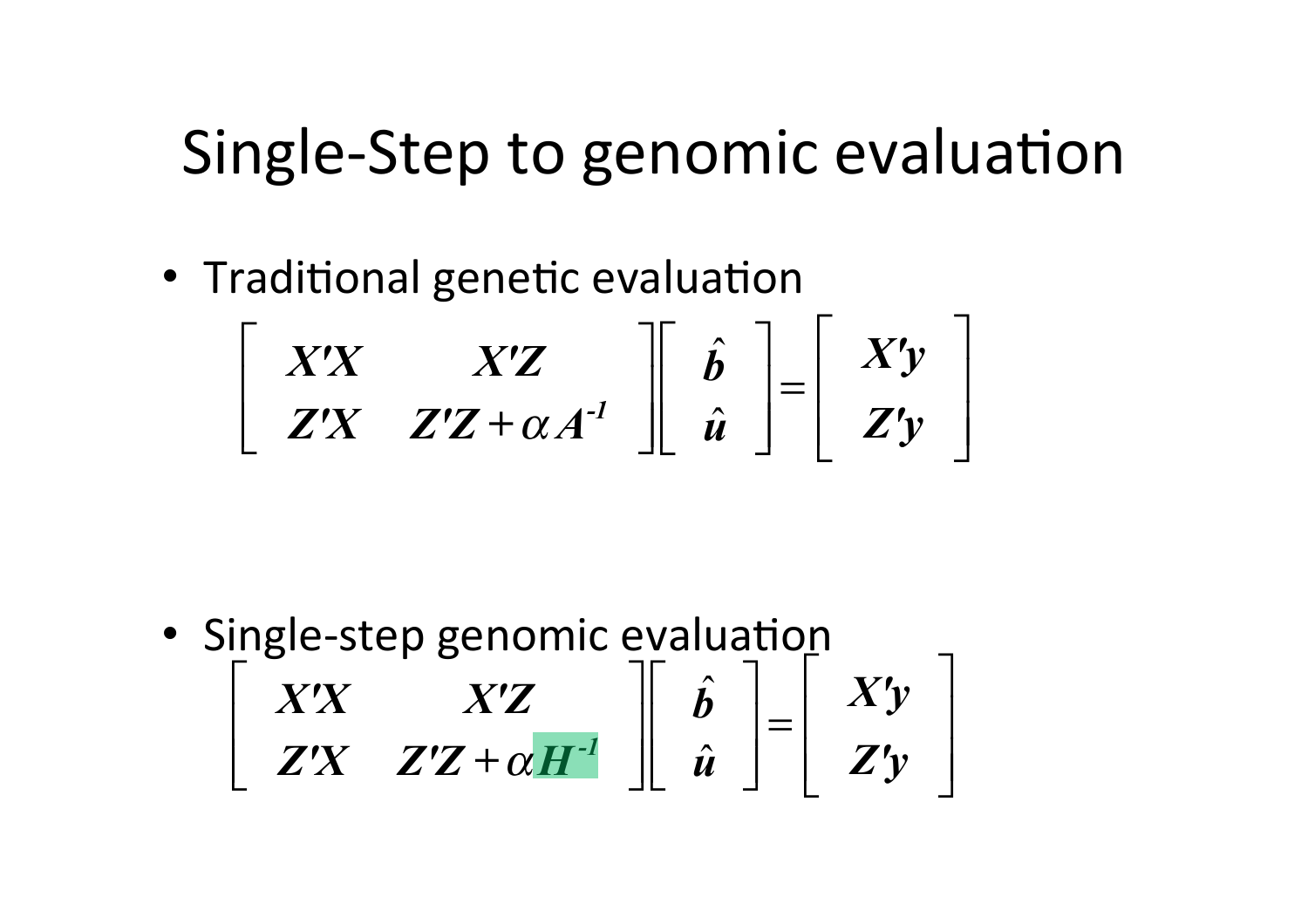#### **Genetic Evaluation**

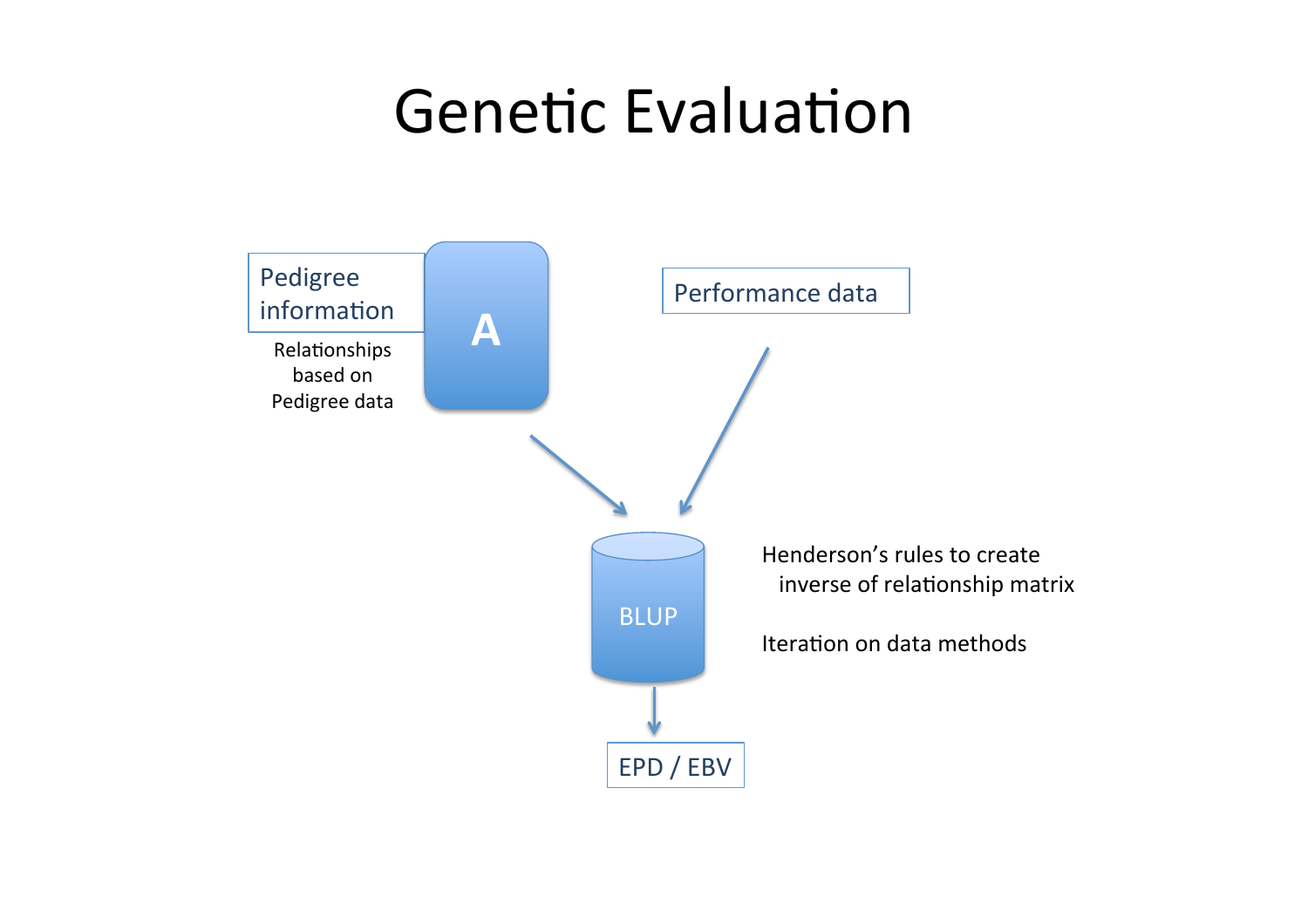#### Single-Step Genetic Evaluation

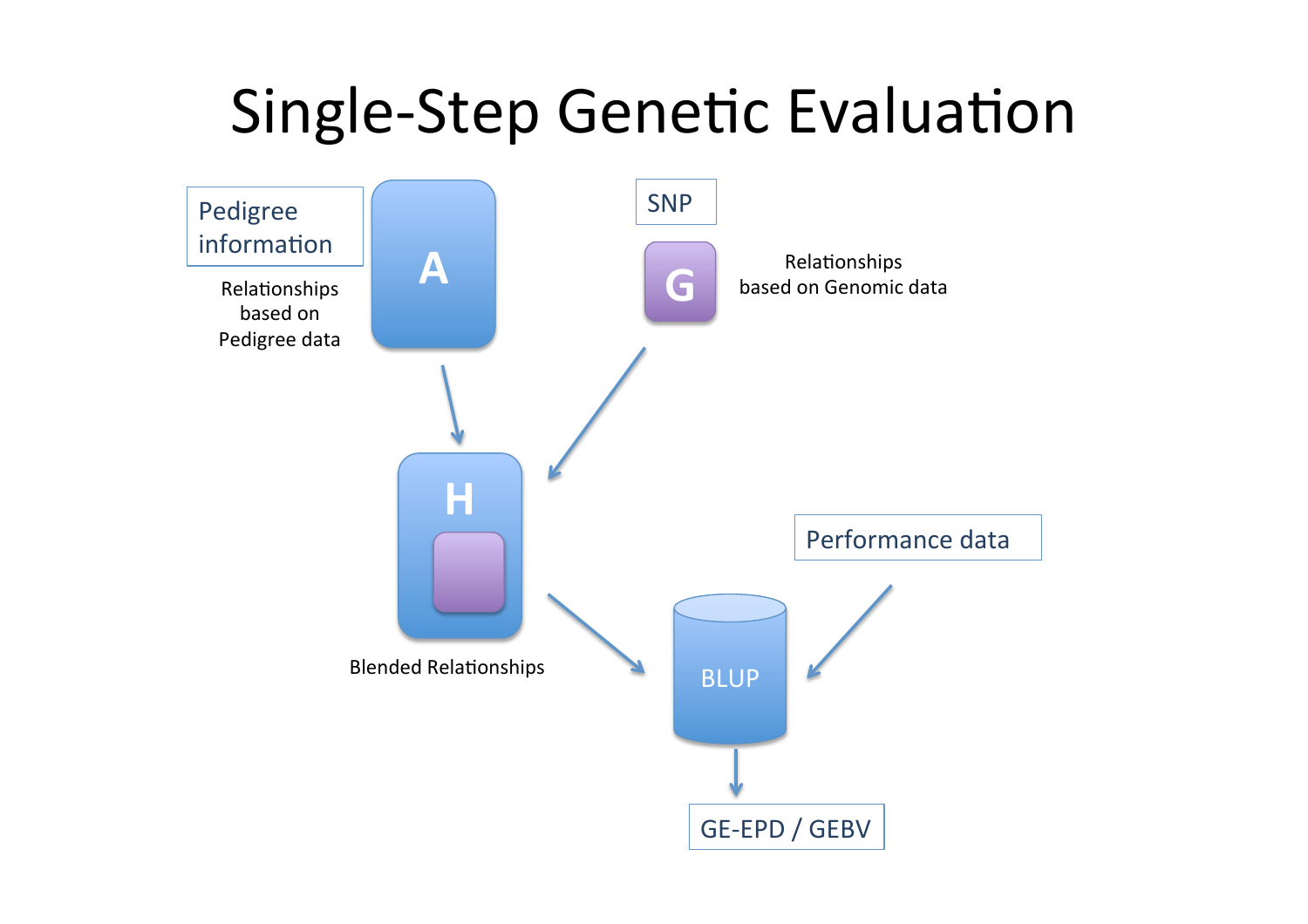#### Single step genomic evaluation

$$
\left[\begin{array}{cc} X'X & X'Z \\ Z'X & Z'Z + H^{-1}\alpha \end{array}\right] \left[\begin{array}{c} \hat{b} \\ \hat{u} \end{array}\right] = \left[\begin{array}{c} X'y \\ Z'y \end{array}\right]
$$

- Inverses  $1 - \lambda^{-1}$  $1 \qquad \mathbf{A}^{-1}$ 22 0 0 0  $^{-1}$   $\lambda$   $^{-}$  $-1$   $\mathbf{A}$  –  $\begin{vmatrix} 0 & 0 \end{vmatrix}$  $H^{-1} = A^{-1} + \begin{bmatrix} 0 & 0 & -A^{-1} \\ 0 & 0 & -A^{-1} \\ 0 & 0 & 0 \end{bmatrix}$  $G^{-1}-A$ Aguilar et al., 2010 Christensen & Lund, 2010
	- $-$  Numerator relationship matrix
	- $-$  Pedigree relationships between genotyped animals
	- Genomic relationships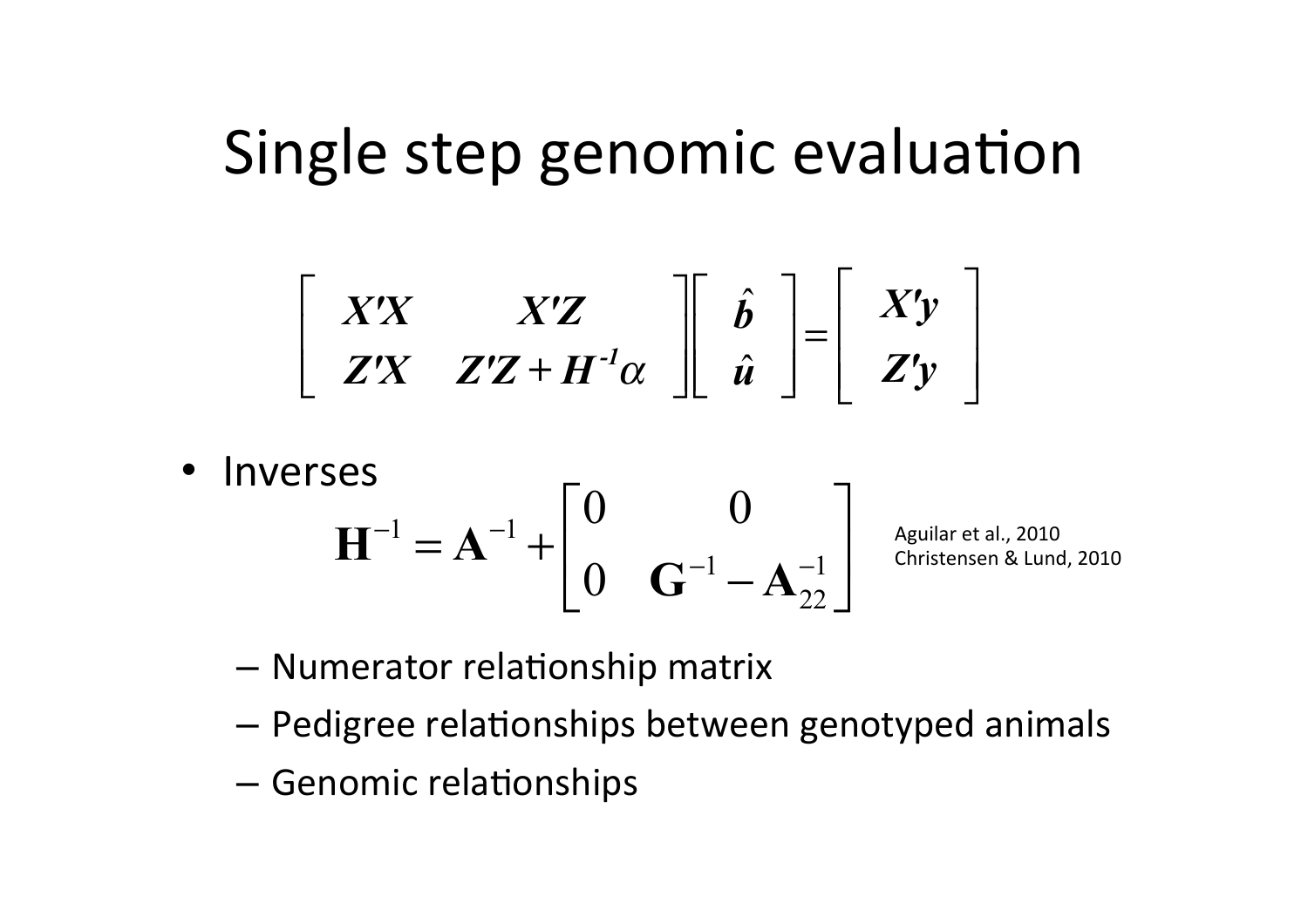Solving Ax=b by Preconditioned s=0; r=b<sub>[Ax;]</sub> k=1 Conjugate Gradient

do while  $(\mathbf{r}^2 \mathbf{r}^3)$  not sufficiently small")  $z = M^{\dagger}r$  $\tau_{\nu}$ , $\overline{Z}$ r if  $(k=1)$  then  $\beta=0$ ;  $p=z$ else  $\beta = \tau_{k,1}/\tau_{k,2}$ ; p=z+ $\beta$  p endif  $W = A p$  $\alpha = \overline{\tau_{k-1}}$  (p'w)  $x=x+\alpha p$ if  $(mod(k,100)/=0)$  then  $r=r-\alpha w$ else  $r = b - Ax$ endif  $k=k+1$ enddo



System solved:

 $M^{-1}Ax = M^{-1}b$ 

 $M +$  preconditioner

usually **M**=diag(**A**) 

Berger et al (1988?)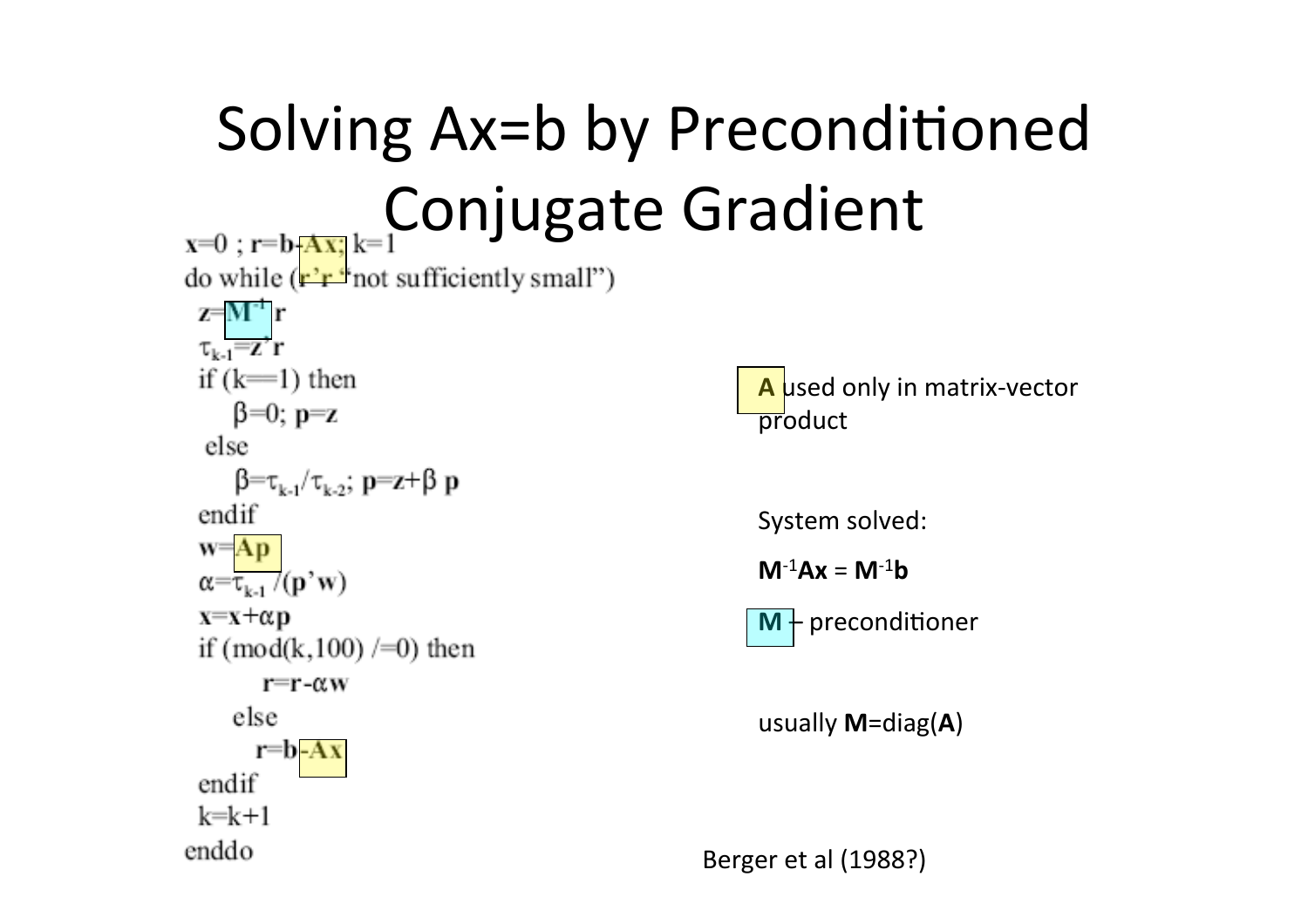#### Extra matrices required for single-step

• Inverses 

$$
\mathbf{H}^{-1} = \mathbf{A}^{-1} + \begin{bmatrix} 0 & 0 \\ 0 & \mathbf{G}^{-1} - \mathbf{A}_{22}^{-1} \end{bmatrix}
$$
 *preGSF90*

- Pedigree relationships between genotyped animals
- Genomic relationships